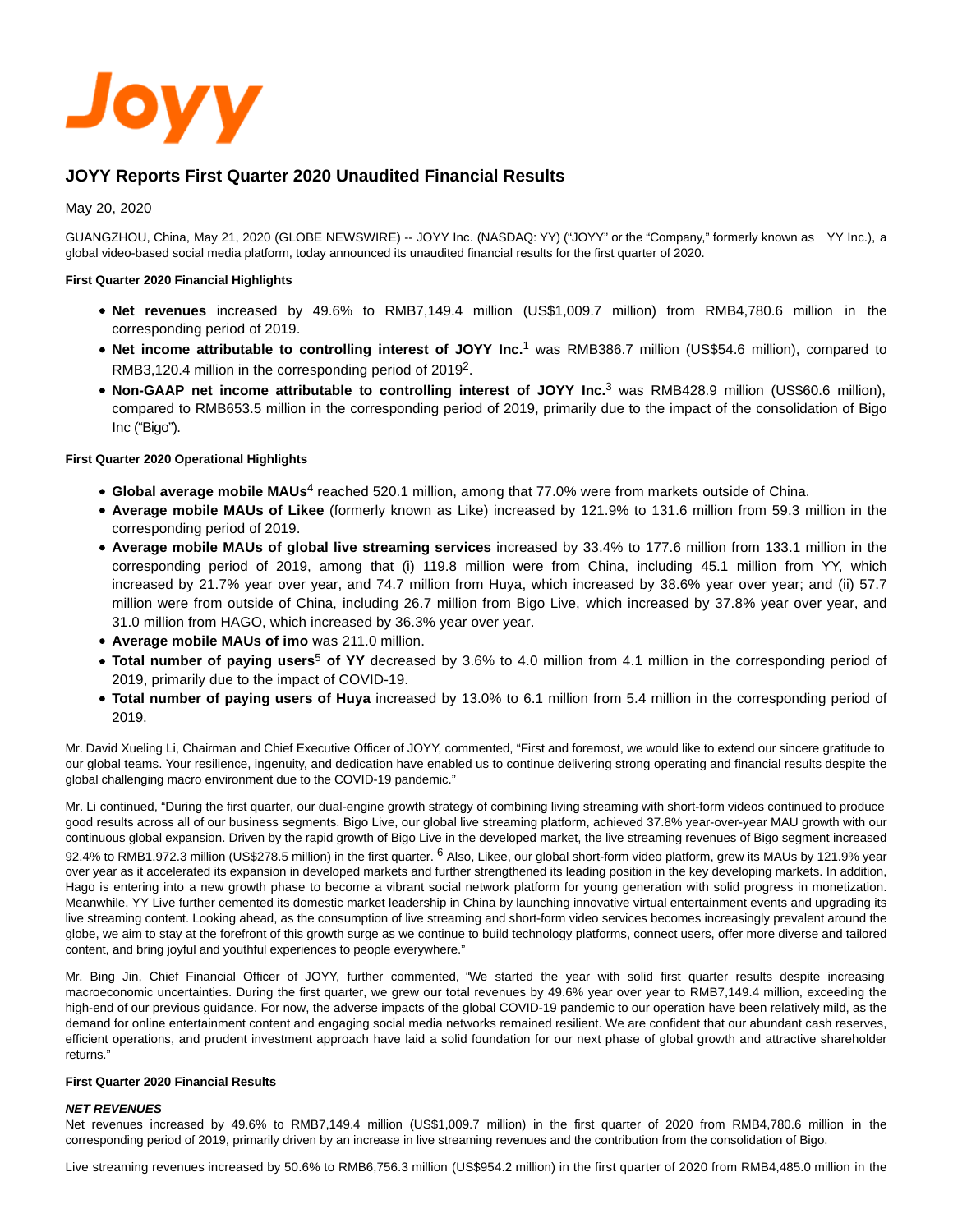corresponding period of 2019, primarily attributable to the continued live streaming revenues growth in both Huya segment and Bigo segment.

Other revenues increased by 33.0% to RMB393.2 million (US\$55.5 million) in the first quarter of 2020 from RMB295.6 million in the corresponding period of 2019, primarily driven by the increase in advertising revenues from Bigo.

#### **COST OF REVENUES AND GROSS PROFIT**

Cost of revenues increased by 56.5% to RMB4,945.8 million (US\$698.5 million) in the first quarter of 2020 from RMB3,160.3 million in the corresponding period of 2019. Revenue-sharing fees and content costs increased to RMB3,549.4 million (US\$501.3 million) in the first quarter of 2020 from RMB2,524.7 million in the corresponding period of 2019 as a result of the increase in live streaming revenues of the Company. Bandwidth costs increased to RMB528.1 million (US\$74.6 million) in the first quarter of 2020 from RMB297.4 million in the corresponding period of 2019, as the overseas user base and time spent continued to expand following the consolidation of Bigo.

Gross profit increased by 36.0% to RMB2,203.6 million (US\$311.2 million) in the first quarter of 2020 from RMB1,620.3 million in the corresponding period of 2019. Gross margin was 30.8% in the first quarter of 2020, compared to 33.9% in the corresponding period of 2019. The gross margin contraction was primarily caused by the fact that Huya and Bigo segments had lower gross margins but contributed significantly greater portions of net revenues in the first quarter of 2020, compared to the corresponding period of 2019.

### **OPERATING INCOME**

Operating expenses were RMB2,049.4 million (US\$289.4 million) in the first quarter of 2020, compared to RMB1,215.4 million in the corresponding period of 2019. Among the operating expenses, sales and marketing expenses increased to RMB1,038.8 million (US\$146.7 million) in the first quarter of 2020 from RMB 534.2 million in the corresponding period of 2019, primarily due to the Company's increased efforts in sales and marketing activities in overseas markets and the impact of depreciation and amortization related to the consolidation of Bigo. Research and development expenses increased to RMB722.2 million (US\$102.0 million) in the first quarter of 2020 from RMB 404.7 million in the corresponding period of 2019, mostly due to the increase in salaries caused primarily by the consolidation of Bigo.

Operating income was RMB186.4 million (US\$26.3 million) in the first quarter of 2020, compared to RMB473.6 million in the corresponding period of 2019. Operating margin was 2.6% in the first quarter of 2020, compared to 9.9% in the corresponding period of 2019, primarily due to the decrease in gross margin, the impact of depreciation and amortization related to the consolidation of Bigo and other overseas expansion initiatives.

Non-GAAP operating income<sup>7</sup> was RMB613.2 million (US\$86.6 million) in the first quarter of 2020, compared to RMB717.3 million in the corresponding period of 2019. Non-GAAP operating margin<sup>8</sup> was 8.6% in the first quarter of 2020, compared to 15.0% in the corresponding period of 2019.

#### **NET INCOME**

Net income attributable to controlling interest of JOYY Inc. was RMB386.7 million (US\$54.6 million) in the first quarter of 2020, compared to RMB3,120.4 million in the corresponding period of 2019. Net margin was 5.4% in the first quarter of 2020, compared to 65.3% in the corresponding period of 2019. The high net income attributable to controlling interest of JOYY Inc. and high net margin in the first quarter of 2019 were mainly due to the remeasurement gain of the Company's previously held interests in Bigo amounting to RMB2,669.3 million. The higher effective tax rate in the first quarter of 2020 was primarily due to the profit (loss) structure and the different effective tax rates of YY, Huya and Bigo segments. Particularly, the Company did not receive much benefit from losses incurred by Bigo as a majority of Bigo's business was subject to a low applicable tax rate in its jurisdiction.

Non-GAAP net income attributable to controlling interest of JOYY Inc. was RMB428.9 million (US\$60.6 million) in the first quarter of 2020, compared to RMB653.5 million in the corresponding period of 2019. Non-GAAP net margin<sup>9</sup> was 6.0% in the first quarter of 2020, compared to 13.7% in the corresponding period of 2019.

#### **NET INCOME PER ADS**

Diluted net income per ADS<sup>10</sup> was RMB4.49 (US\$0.63) in the first quarter of 2020, compared to RMB44.55 in the corresponding period of 2019. The high diluted net income per ADS in the first quarter of 2019 was mainly due to the remeasurement gain of the Company's previously held interests in Bigo amounting to RMB2,669.3 million.

Non-GAAP diluted net income per ADS<sup>11</sup> was RMB4.80 (US\$0.68) in the first quarter of 2020, compared to RMB9.32 in the corresponding period of 2019.

#### **BALANCE SHEET AND CASH FLOWS**

As of March 31, 2020, the Company had cash and cash equivalents, restricted cash and cash equivalents, short-term deposits, restricted short-term deposits and short-term investments of RMB26,567.1 million (US\$3,752.0 million). For the first quarter of 2020, net cash from operating activities was RMB373.7 million (US\$52.8 million).

### **SHARES OUTSTANDING**

As of March 31, 2020, the Company had a total of 1,610.4 million common shares, or the equivalent of 80.5 million ADSs, outstanding.

### **Business Outlook**

This forecast no longer takes the operating results of Huya into account as the Company no longer consolidates the operating results of HUYA Inc. For the second quarter of 2020, the Company expects net revenues to be between RMB5.00 billion and RMB5.15 billion, representing a year-over-year growth of 16.7% to 20.2%, excluding the revenue contribution from Huya in the same period of last year. This forecast considers the potential impact of the COVID-19 outbreak and reflects the Company's current and preliminary views on the market and operational conditions, which are subject to change, particularly as to the potential impact of the COVID-19 on the economy in China and elsewhere.

#### **Recent Developments**

On April 3, 2020, the Company announced that it had transferred 16,523,819 Class B ordinary shares of HUYA Inc. to Linen Investment Limited, a wholly-owned subsidiary of Tencent Holdings Limited ("Tencent") for an aggregate purchase price of approximately US\$262.6 million in cash, pursuant to Tencent's exercise of its option to purchase additional shares of Huya from the Company. The purchase price was determined based on the average closing prices of Huya's American depositary shares in the last 20 trading days prior to the receipt of Tencent's written exercise notice by JOYY and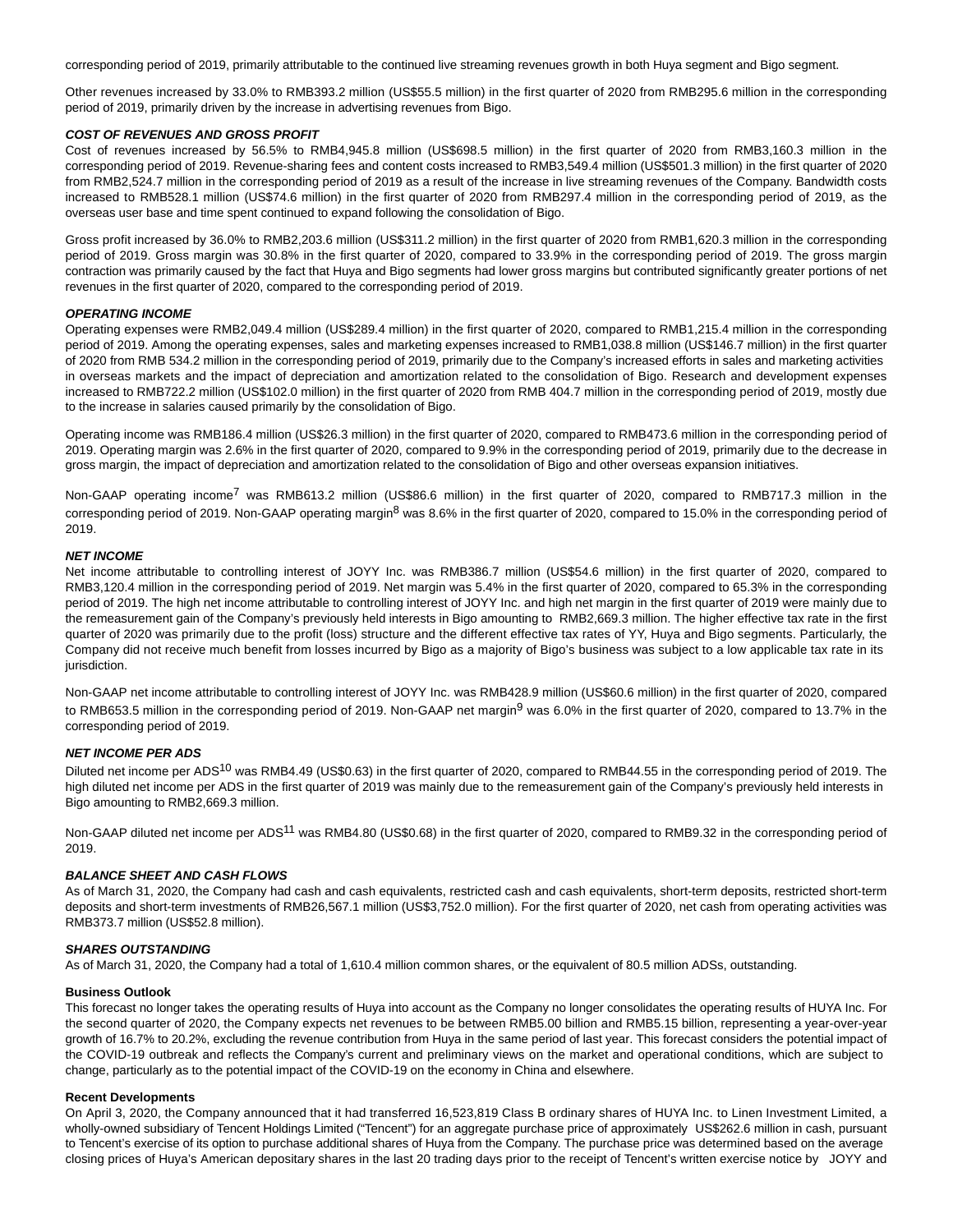Huya in accordance with Huya's second amended and restated shareholders agreement dated March 8, 2018. As a result of the closing of the share transfer, Tencent increased its voting power in Huya to 50.1% on a fully-diluted basis, or 50.9% calculated based on the total issued and outstanding shares of Huya. Upon the completion of the share transfer, Huya Inc. ceased to be a subsidiary of the Company and the Company will account for the investment in Huya using the equity method. As a result, the Company no longer consolidates financial statements of Huya, starting from the second quarter of 2020. The financial information of Huya will be presented in discontinued operations and will not be presented as a separate segment starting from the second quarter of 2020.

The Company today announced that its board of directors has authorized to extend its existing share repurchase plan, as previously approved by the board of directors in August 2019, for another 12-month period upon its original expiry date under which the Company may repurchase up to US\$300 million of its shares between August 2019 and August 2021. The share repurchases may continue to be made from time to time in the open market at prevailing market prices, in privately negotiated transactions, in block trades and/or through other legally permissible means, depending on market conditions and in accordance with applicable rules and regulations. JOYY's board of directors will review the share repurchase plan periodically, and may authorize adjustment of its terms and size. The Company expects to fund repurchases made under this plan from its existing funds. As of March 31, 2020, the Company had repurchased approximately US\$45.4 million of its shares.

### **Conference Call Information**

The Company will hold a conference call on Wednesday, May 20, 2020, at 9:00 P.M. Eastern Time (or Thursday, May 21, 2020, at 9:00 A.M. Beijing Time) to discuss the financial results. Details for the conference call are as follows:

Event Title: JOYY's First Quarter 2020 Earnings Conference Call Conference ID: #5179302

All participants must use the link provided below to complete the online registration process in advance of the conference call. Upon registering, each participant will receive a set of participant dial-in numbers, the Direct Event passcode, and a unique registrant ID by email.

#### PRE-REGISTER LINK:

[http://apac.directeventreg.com/registration/event/5179302](https://www.globenewswire.com/Tracker?data=K_OtYw2Eg3Pg3wmmAeGeModrr-UgMSIEmLmezM-Idbaikb8arqbUwjWWWKni53TDf0PS0j2QFPg-iGP-TrbuF9y0fFTmc6tKBLOr2moAwLLQRPAIODBe2xDE5wHD-fXxLtvLkfTxpfocxo2-nDjO5-wB12fmO2t36wLr6CYeb6piM7py6Kq-0KeyEUtFSJn-)

A live and archived webcast of the conference call will also be available at the Company's investor relations website at [http://ir.yy.com/.](https://www.globenewswire.com/Tracker?data=K_OtYw2Eg3Pg3wmmAeGeMt-SaqmI2lIfK3Eqyu7vl8f55zdr2ukf2Xhcnpmx3LJHVvrSKc0yJMmI74nQpg4aOQ==)

The replay will be accessible through May 28, 2020, by dialing the following numbers:

United States: +1-646-254-3697 International: +61-2-8199-0299 Conference ID: #5179302

#### **Exchange Rate**

This press release contains translations of certain Renminbi amounts into U.S. dollars at specified rates solely for the convenience of readers. Unless otherwise noted, all translations from Renminbi to U.S. dollars, in this press release, were made at a rate of RMB7.0808 to US\$1.00, the noon buying rate in effect on March 31, 2020 in the City of New York for cable transfers in Renminbi per U.S. dollar as certified for customs purposes by the Federal Reserve Bank of New York.

### **About JOYY Inc.**

JOYY Inc. is a global social media platform. The Company's highly engaged users contribute to a vibrant social community by creating, sharing, and enjoying a vast range of entertainment content and activities. JOYY enables users to interact with each other in real time through online live media and offers users a uniquely engaging and immersive entertainment experience. JOYY owns YY Live, a leading live streaming social media platform in China. In addition, JOYY completed the acquisition of Bigo in March 2019. Bigo is a fast-growing global tech company. Headquartered in Singapore, Bigo owns Bigo Live, a leading global live streaming platform outside China; Likee, a leading global short-form video social platform; imo, a global video communication app and other social applications. JOYY has created an online community for global video and live streaming users. JOYY Inc. was listed on the NASDAQ in November 2012.

#### **Safe Harbor Statement**

This announcement contains forward-looking statements. These statements are made under the "safe harbor" provisions of the U.S. Private Securities Litigation Reform Act of 1995. These forward-looking statements can be identified by terminology such as "will," "expects," "anticipates," "future," "intends," "plans," "believes," "estimates" and similar statements. Among other things, the business outlook and quotations from management in this announcement, as well as JOYY's strategic and operational plans, contain forward-looking statements. JOYY may also make written or oral forwardlooking statements in its periodic reports to the U.S. Securities and Exchange Commission ("SEC"), in its annual report to shareholders, in press releases and other written materials and in oral statements made by its officers, directors or employees to fourth parties. Statements that are not historical facts, including statements about JOYY's beliefs and expectations, are forward-looking statements. Forward-looking statements involve inherent risks and uncertainties. A number of factors could cause actual results to differ materially from those contained in any forward-looking statement, including but not limited to the following: JOYY's goals and strategies; JOYY's future business development, results of operations and financial condition; the expected growth of the online communication social platform market in China; the expectation regarding the rate at which to gain active users, especially paying users; JOYY's ability to monetize the user base; fluctuations in general economic and business conditions in China; the impact of the COVID-19 to JOYY's business operations and the economy in China and elsewhere generally; and assumptions underlying or related to any of the foregoing. Further information regarding these and other risks is included in JOYY's filings with the SEC. All information provided in this press release and in the attachments is as of the date of this press release, and JOYY does not undertake any obligation to update any forwardlooking statement, except as required under applicable law.

### **Use of Non-GAAP Financial Measures**

The unaudited condensed consolidated financial information is prepared in conformity with accounting principles generally accepted in the United States of America ("U.S. GAAP"). JOYY uses non-GAAP operating income, non-GAAP operating margin, non-GAAP net income attributable to controlling interest of JOYY Inc., non-GAAP net margin attributable to controlling interest of JOYY Inc., non-GAAP net income attributable to common shareholders of JOYY Inc., and basic and diluted non-GAAP net income per ADS, which are non-GAAP financial measures. Non-GAAP operating income is operating income excluding share-based compensation expenses, impairment of goodwill and investments, amortization of intangible assets from business acquisitions, and gain on disposal of subsidiaries and business. Non-GAAP operating margin is non-GAAP operating income as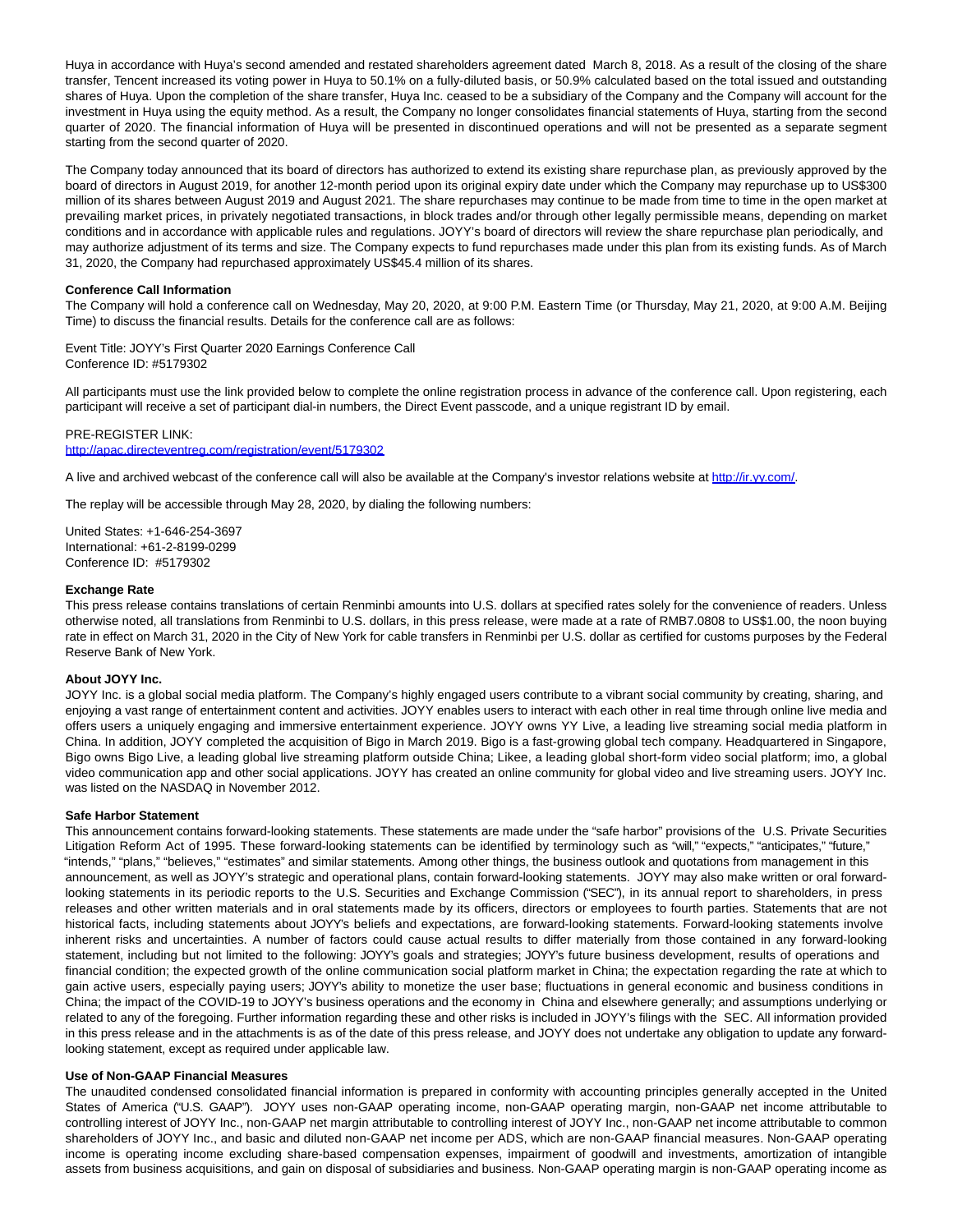a percentage of net revenues. Non-GAAP net income is net income excluding share-based compensation expenses, impairment of goodwill and investments, amortization of intangible assets from business acquisitions, gain on disposal of subsidiaries and business, gain on disposal of investments, gain (loss) on fair value change of investments, reconciling items on the share of equity method investments, fair value change on derivatives, interest expenses related to the convertible bonds' amortization to face value, and income tax effects of above non-GAAP reconciling items. Non-GAAP net income attributable to controlling interest of JOYY Inc. is net income attributable to controlling interest of JOYY Inc. excluding share-based compensation expenses, impairment of goodwill and investments, amortization of intangible assets from business acquisitions, gain on disposal of subsidiaries and business, gain on disposal of investments, gain (loss) on fair value change of investments, reconciling items on the share of equity method investments, fair value change on derivatives, interest expenses related to the convertible bonds' amortization to face value, income tax effects of above non-GAAP reconciling items and adjustments for non-GAAP reconciling items for the net (loss) income attributable to non-controlling interest shareholders. Non-GAAP net margin is non-GAAP net income attributable to controlling interest of JOYY Inc. as a percentage of net revenues. Non-GAAP net income attributable to common shareholders of JOYY Inc. is net income attributable to common shareholders of JOYY Inc. excluding share-based compensation expenses, impairment of goodwill and investments, amortization of intangible assets from business acquisitions, gain on disposal of subsidiaries and business, gain on disposal of investments, gain (loss) on fair value change of investments, reconciling items on the share of equity method investments, fair value change on derivatives, interest expenses related to the convertible bonds' amortization to face value, accretion, cumulative dividend and deemed dividend to subsidiaries' preferred shareholders and income tax effects of above non-GAAP reconciling items and adjustments for non-GAAP reconciling items for the net (loss) income attributable to non-controlling interest shareholders. After the non-GAAP reconciliation, non-GAAP net income attributable to controlling interests of JOYY Inc. is equal to the non-GAAP net income attributable to common shareholders of JOYY Inc. Basic and diluted non-GAAP net income per ADS is non-GAAP net income attributable to common shareholders of JOYY Inc. divided by weighted average number of ADS used in the calculation of basic and diluted net income per ADS. The Company believes that separate analysis and exclusion of the non-cash impact of above reconciling items adds clarity to the constituent parts of its performance. The Company reviews these non-GAAP financial measures together with GAAP financial measures to obtain a better understanding of its operating performance. It uses the non-GAAP financial measure for planning, forecasting and measuring results against the forecast. The Company believes that non-GAAP financial measure is useful supplemental information for investors and analysts to assess its operating performance without the non-cash effect of (i) share-based compensation expenses and amortization of intangible assets from business acquisitions, fair value change on derivatives, interest expenses related to the convertible bonds' amortization to face value, which have been and will continue to be significant recurring expenses in its business, (ii) impairment of goodwill and investments, gain on disposal of subsidiaries and business, gain on disposal of investments, gain (loss) on fair value change of investments, reconciling items on the share of equity method investments, and accretion, cumulative dividend and deemed dividend to subsidiaries' preferred shareholders, which may not be recurring in its business, and (iii) income tax expenses and non-GAAP adjustments for net (loss) income attributable to non-controlling interest shareholders, which are affected by above non-GAAP reconciling items. However, the use of non-GAAP financial measures has material limitations as an analytical tool. One of the limitations of using non-GAAP financial measures is that they do not include all items that impact the Company's net income for the period. In addition, because non-GAAP financial measures are not measured in the same manner by all companies, they may not be comparable to other similar titled measures used by other companies. In light of the foregoing limitations, you should not consider non-GAAP financial measure in isolation from or as an alternative to the financial measure prepared in accordance with U.S. GAAP.

The presentation of these non-GAAP financial measures is not intended to be considered in isolation from, or as a substitute for, the financial information prepared and presented in accordance with U.S. GAAP. For more information on these non-GAAP financial measures, please see the table captioned "JOYY Inc. Reconciliation of GAAP and Non-GAAP Results" near the end of this release.

#### **Investor Relations Contact**

JOYY Inc. Matthew Zhao Maggie Yan Tel: +86 (20) 8212-0000 Email[: IR@YY.com](https://www.globenewswire.com/Tracker?data=V1Yhck3bz3SV0enCjbl5OaBqXwARlA4D52QBZfU3ukQcp5nnnQKKmzZbj1lsRXZ3)

ICR, Inc. Jack Wang Tel: +1 (646) 915-1611 Email[: IR@YY.com](https://www.globenewswire.com/Tracker?data=V1Yhck3bz3SV0enCjbl5OT6rk2NPT_jQU08dQJ_tHRmhxdCyMI4Smx0EFn_Pf1Kw)

\_\_\_\_\_\_\_\_\_\_\_\_\_\_\_\_\_\_\_\_\_\_\_\_\_\_\_\_\_\_\_

<sup>4</sup> Refers to mobile average monthly active users. Average mobile MAU for any period is calculated by dividing (i) the sum of the Company's mobile active users for each month of such period, by (ii) the number of months in such period.

5 Refers to a registered user that has purchased virtual items on YY's platforms at least once during the period presented.

<sup>&</sup>lt;sup>1</sup> Net income attributable to controlling interest of JOYY Inc., is net income less net (loss) income attributable to the non-controlling interest shareholders and the mezzanine equity classified as non-controlling interest shareholder.

<sup>&</sup>lt;sup>2</sup> The high net income attributable to controlling interest of JOYY Inc. in the first quarter of 2019 was mainly due to the remeasurement gain of the Company's previously held interests in Bigo amounting to RMB2,669.3 million.

<sup>3</sup> Non-GAAP net income attributable to controlling interest of JOYY Inc. is a non-GAAP financial measure, which is defined as net income attributable to controlling interest of JOYY Inc. excluding share-based compensation expenses, impairment of goodwill and investment, amortization of intangible assets from business acquisitions, gain on disposal of subsidiaries and business, gain on disposal of investments, gain (loss) on fair value change of investments, reconciling items on the share of equity method investments which refer to those similar non-GAAP reconciling items of the Company, fair value change on derivatives, interest expenses related to the convertible bonds amortization to face value, income tax effects on non-GAAP adjustments and non-GAAP adjustments for net (loss) income attributable to non-controlling interest shareholders. These adjustments amounted to RMB42.2 million (US\$6.0 million) and reversal of RMB2,466.9 million in the first quarters of 2020 and 2019, respectively. Please refer to the section titled "Reconciliation of GAAP and Non-GAAP Results" for more details.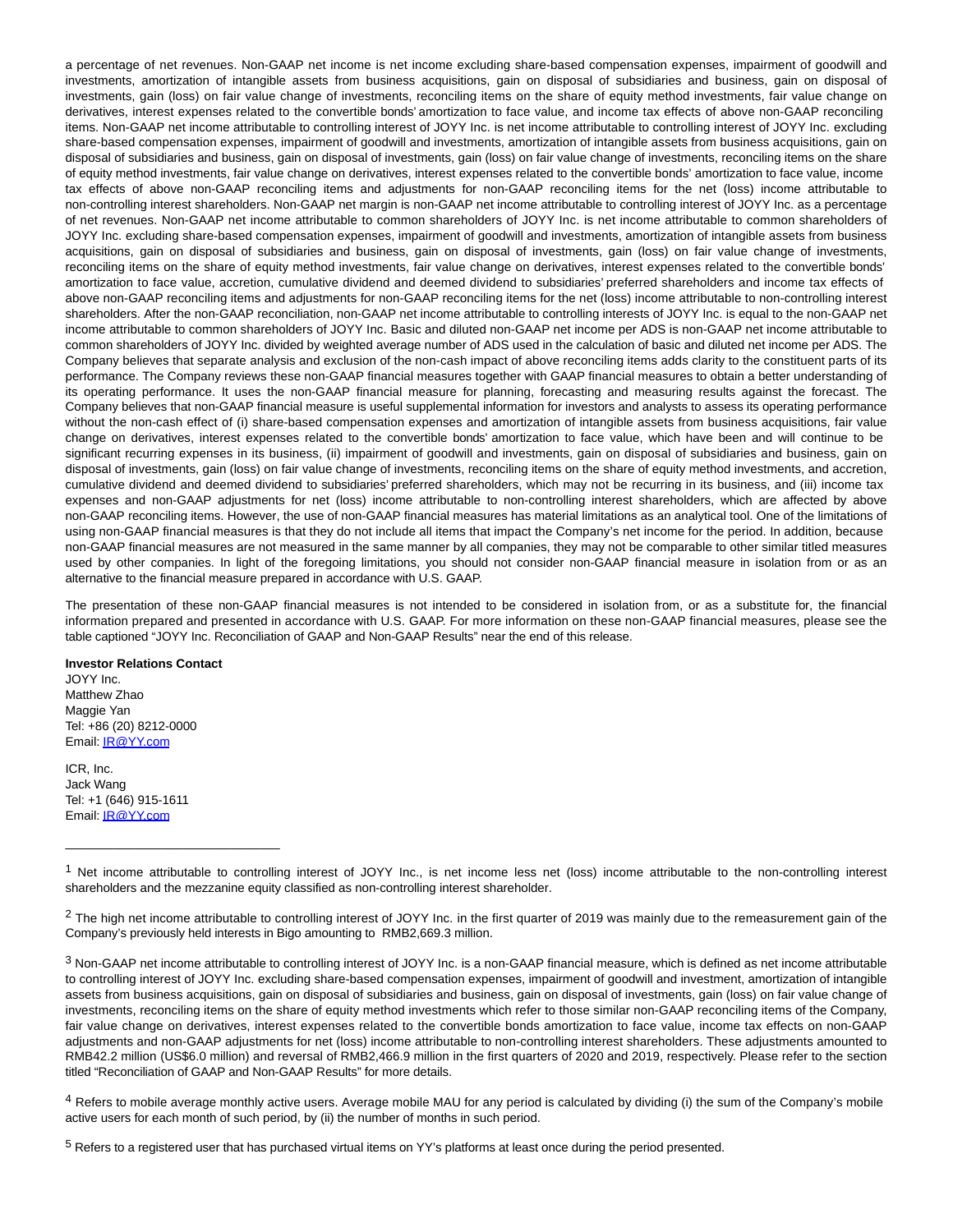6 Assuming that the acquisition of Bigo Inc had occurred on January 1, 2019, the pro forma live streaming revenues of Bigo segment would be RMB1,025.4 million and the live streaming revenue growth rate of Bigo will be 92.4% in the first quarter.

7 Non-GAAP operating income is a non-GAAP financial measure, which is defined as operating income excluding share-based compensation expenses, amortization of intangible assets from business acquisitions, impairment of goodwill and investments and gain on disposal of subsidiaries and business. Please refer to the section titled "Reconciliation of GAAP and Non-GAAP Results" for details.

8 Non-GAAP operating margin is a non-GAAP financial measure, which is defined as non-GAAP operating income as a percentage of net revenues. Please refer to the section titled "Reconciliation of GAAP and Non-GAAP Results" for details.

9 Non-GAAP net margin is non-GAAP net income attributable to controlling interest of JOYY Inc. as a percentage of net revenues.

10 ADS is American Depositary Share. Each ADS represents twenty Class A common shares of the Company. Diluted net income per ADS is net income attributable to common shareholders of JOYY Inc. divided by weighted average number of diluted ADS.

<sup>11</sup> Non-GAAP diluted net income per ADS is a non-GAAP financial measure, which is defined as non-GAAP net income attributable to common shareholders of JOYY Inc. divided by weighted average number of ADS used in the calculation of diluted net income per ADS. Please refer to the section titled "Reconciliation of GAAP and Non-GAAP Results" for details.

# **JOYY INC. UNAUDITED CONDENSED CONSOLIDATED BALANCE SHEETS**

(All amounts in thousands, except share, ADS and per ADS data)

|                                                        | <b>December</b><br>31,<br>2019<br>RMB | March<br>31,<br>2020<br><b>RMB</b> | March<br>31,<br>2020<br>US\$ |
|--------------------------------------------------------|---------------------------------------|------------------------------------|------------------------------|
| <b>Assets</b>                                          |                                       |                                    |                              |
| <b>Current assets</b>                                  |                                       |                                    |                              |
| Cash and cash equivalents                              | 3,893,538                             | 4,018,886                          | 567,575                      |
| Restricted cash and cash equivalents                   | 4,892                                 | 4,892                              | 691                          |
| Short-term deposits                                    | 16,770,885                            | 16,338,279                         | 2,307,406                    |
| Restricted short-term deposits                         | 653,034                               | 303,018                            | 42,794                       |
| Short-term investments                                 | 5,622,189                             | 5,902,064                          | 833,531                      |
| Accounts receivable, net                               | 762,018                               | 898,513                            | 126,894                      |
| Amounts due from related parties                       | 17,262                                | 38,372                             | 5,419                        |
| Financing receivables, net                             | 105,344                               | 42,556                             | 6,010                        |
| Prepayments and other current assets                   | 970,807                               | 922,815                            | 130,327                      |
| <b>Total current assets</b>                            | 28,799,969                            | 28,469,395                         | 4,020,647                    |
| <b>Non-current assets</b>                              |                                       |                                    |                              |
| Deferred tax assets                                    | 127,635                               | 162,048                            | 22,886                       |
| Investments                                            | 2,362,907                             | 2,999,788                          | 423,651                      |
| Property and equipment, net                            | 2,256,360                             | 2,329,767                          | 329,026                      |
| Land use rights, net                                   | 1,736,544                             | 1,724,520                          | 243,549                      |
| Intangible assets, net                                 | 3,179,863                             | 3,039,279                          | 429,228                      |
| Right-of-use assets, net                               | 275,607                               | 277,360                            | 39,171                       |
| Goodwill                                               | 12,947,192                            | 13,149,132                         | 1,857,012                    |
| Financing receivables, net                             | 129,380                               | 129,380                            | 18,272                       |
| Other non-current assets                               | 394,026                               | 408,745                            | 57,726                       |
| <b>Total non-current assets</b>                        | 23,409,514                            | 24,220,019                         | 3,420,521                    |
| <b>Total assets</b>                                    | 52,209,483                            | 52,689,414                         | 7,441,168                    |
| Liabilities, mezzanine equity and shareholders' equity |                                       |                                    |                              |
| <b>Current liabilities</b>                             |                                       |                                    |                              |
| Accounts payable                                       | 124,551                               | 132,081                            | 18,653                       |
| Deferred revenue                                       | 1,343,308                             | 1,230,003                          | 173,710                      |
| Advances from customers                                | 150,091                               | 141,108                            | 19,928                       |
| Income taxes payable                                   | 451,623                               | 472,801                            | 66,772                       |
| Accrued liabilities and other current liabilities      | 4,673,000                             | 4,271,030                          | 603,185                      |
| Amounts due to related parties                         | 222,281                               | 161,038                            | 22,743                       |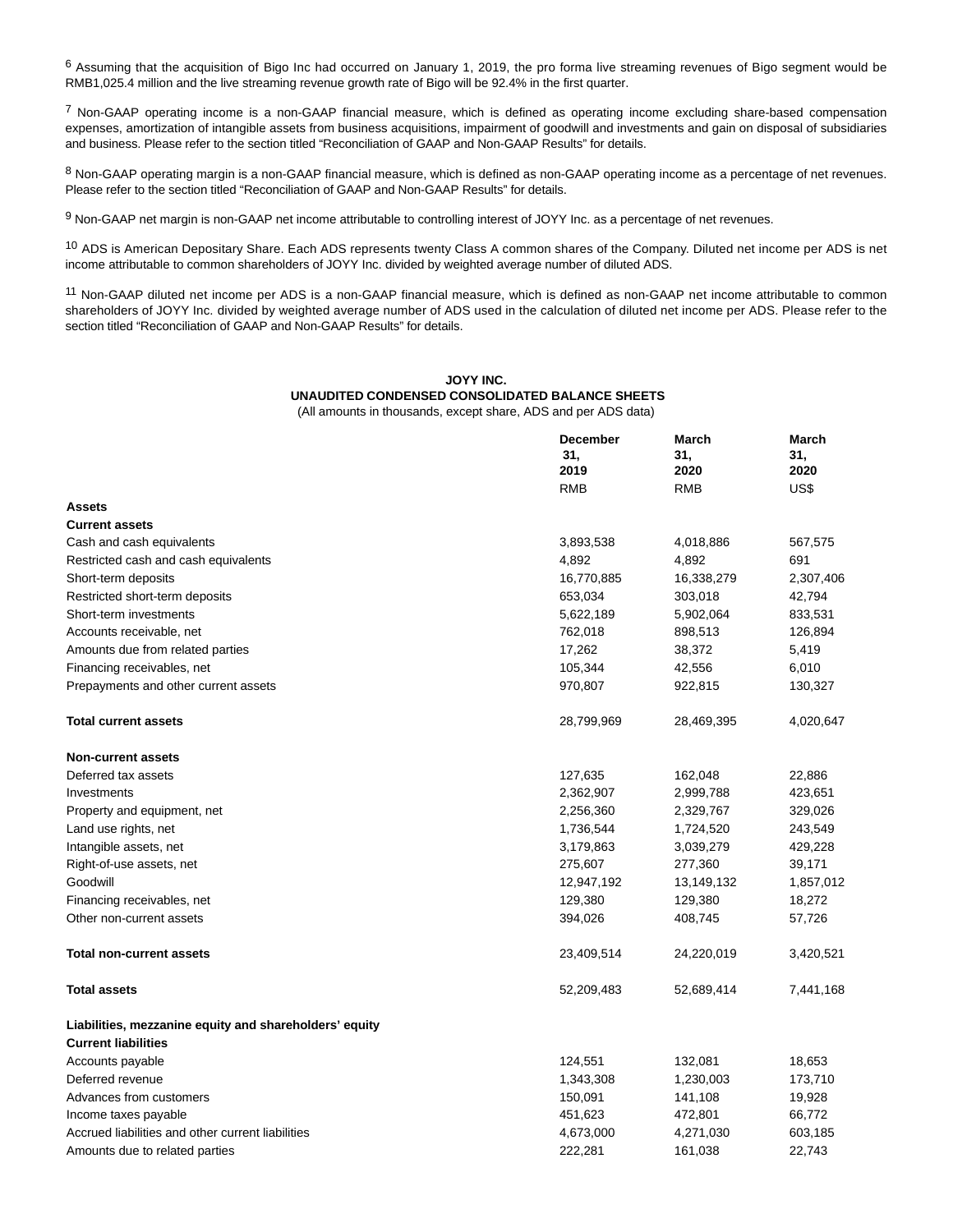| Lease liabilities due within one year<br>Short-term loans | 115,564<br>557,203 | 131,473<br>370,565 | 18,568<br>52,334 |
|-----------------------------------------------------------|--------------------|--------------------|------------------|
| <b>Total current liabilities</b>                          | 7,637,621          | 6,910,099          | 975,893          |
| <b>Non-current liabilities</b>                            |                    |                    |                  |
| Convertible bonds                                         | 5,008,571          | 5,190,612          | 733,054          |
| Lease liabilities                                         | 162,779            | 156,184            | 22,057           |
| Deferred revenue                                          | 240,541            | 244,366            | 34,511           |
| Deferred tax liabilities                                  | 264.639            | 274,783            | 38,807           |
| Other non-current liabilities                             | 11,495             | 5,689              | 803              |
| <b>Total non-current liabilities</b>                      | 5,688,025          | 5,871,634          | 829,232          |
| <b>Total liabilities</b>                                  | 13,325,646         | 12.781.733         | 1,805,125        |

#### **JOYY INC. UNAUDITED CONDENSED CONSOLIDATED BALANCE SHEETS (CONTINUED)** (All amounts in thousands, except share, ADS and per ADS data)

**December 31, 2019 March 31, 2020 March 31, 2020** RMB US\$ **Mezzanine equity** 68,302 68,302 **Shareholders' equity** Class A common shares (US\$0.00001 par value; 10,000,000,000 and 10,000,000,000 shares authorized, 1,301,845,404 shares issued and 1,293,162,504 shares outstanding as of December 31, 2019; 1,303,271,424 shares issued and 1,283,903,148 shares outstanding as of March 31, 2020, respectively) 80 80 11 Class B common shares (US\$0.00001 par value; 1,000,000,000 and 1,000,000,000 shares authorized, 326,509,555 and 326,509,555 shares issued and outstanding as of December 31, 2019 and March 31, 2020, respectively) 24 24 3 Treasury Shares (US\$0.00001 par value; 8,682,900 and 19,368,276 shares held as of December 31, 2019 and March 31, 2020, respectively) (168,072 (168,072 ) (320,858 ) (45,314 ) Additional paid-in capital 21,921,562 22,189,916 22,189,916 3,133,815 Statutory reserves 21,179 and 2011 149,961 21,179 and 21,179 and 21,179 and 21,179 and 21,179 and 21,179 and 21,179 Retained earnings 10,272,122 10,638,829 1,502,492 Accumulated other comprehensive income 68.328 168,328 168,328 168,328 168,328 168,328 **Total JOYY Inc.'s shareholders' equity** 33,065,886 33,065,886 33,849,850 4,780,514 Non-controlling interests **5,351,880** 5,351,880 5,574,197 787,227 **Total shareholders' equity** <sup>(1)</sup>  $38,417,766$   $39,424,047$   $5,567,741$ **Total liabilities, mezzanine equity and shareholders' equity** 52,209,483 52,689,414 7,441,168

(1) Following the adoption of this guidance, a cumulative-effect adjustment to shareholders' equity, amounting to RMB12.1 million, was recognized On January 1, 2020, the Company adopted ASC326, "Financial Instruments-Credit Losses" using modified-retrospective transition approach. as of January 1, 2020.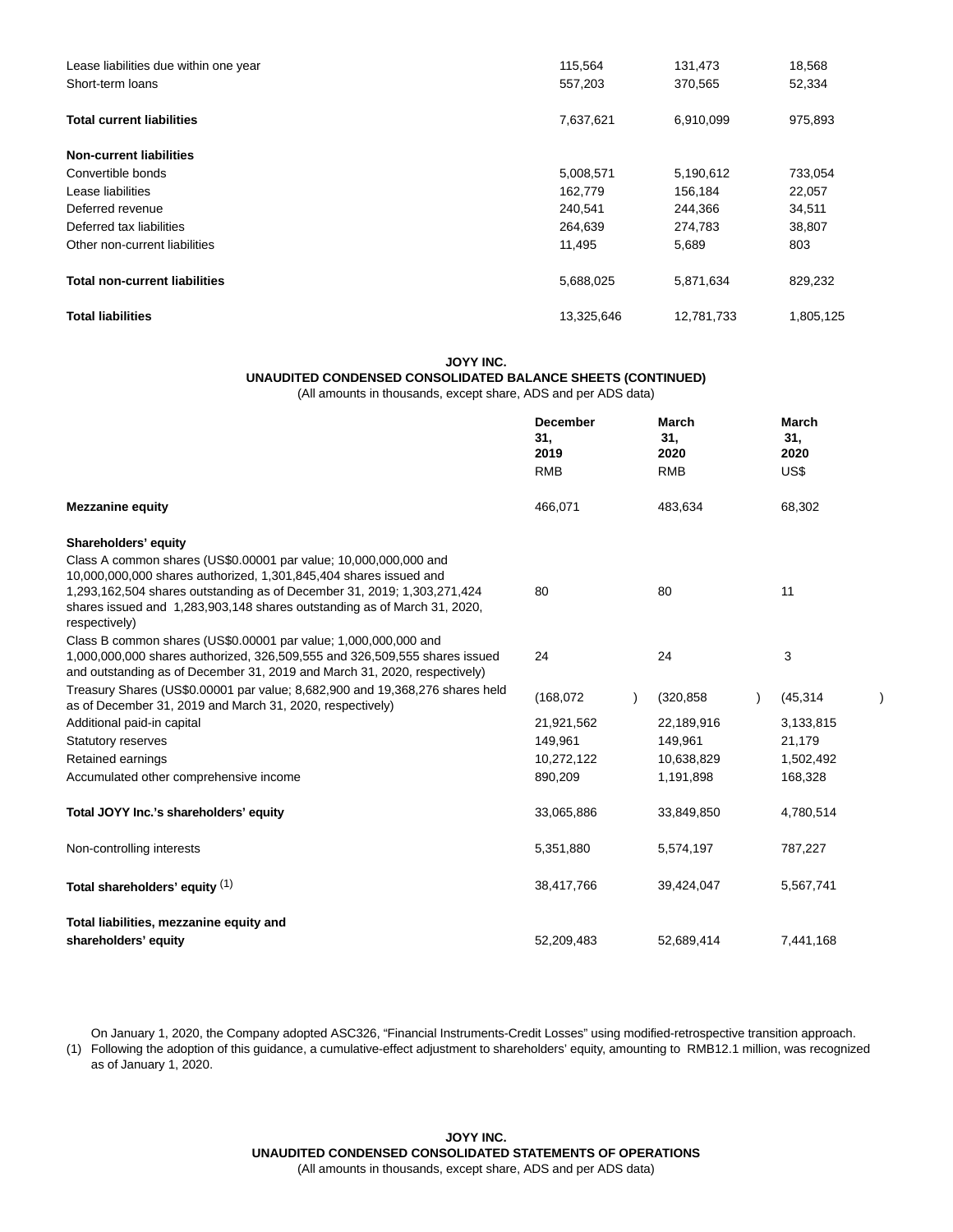|                                                                                                                                                               | <b>Three Months Ended</b>          |           |                                       |           |                                           |  |                              |           |
|---------------------------------------------------------------------------------------------------------------------------------------------------------------|------------------------------------|-----------|---------------------------------------|-----------|-------------------------------------------|--|------------------------------|-----------|
|                                                                                                                                                               | March<br>31,<br>2019<br><b>RMB</b> |           | <b>December</b><br>31,<br>2019<br>RMB |           | <b>March</b><br>31,<br>2020<br><b>RMB</b> |  | March<br>31,<br>2020<br>US\$ |           |
| <b>Net revenues</b>                                                                                                                                           |                                    |           |                                       |           |                                           |  |                              |           |
| Live streaming<br>Others                                                                                                                                      | 4,485,020<br>295,564               |           | 7,146,572<br>471,587                  |           | 6,756,251<br>393,194                      |  | 954,165<br>55,530            |           |
| Total net revenues                                                                                                                                            | 4,780,584                          |           | 7,618,159                             |           | 7,149,445                                 |  | 1,009,695                    |           |
| Cost of revenues <sup>(1)</sup>                                                                                                                               | (3, 160, 325)                      | $\lambda$ | (5, 101, 009)                         |           | (4,945,823)                               |  | (698, 484)                   |           |
| <b>Gross profit</b>                                                                                                                                           | 1,620,259                          |           | 2,517,150                             |           | 2,203,622                                 |  | 311,211                      |           |
| Operating expenses <sup>(1)</sup>                                                                                                                             |                                    |           |                                       |           |                                           |  |                              |           |
| Research and development expenses                                                                                                                             | (404, 736)                         | $\lambda$ | (802, 267)                            |           | (722, 222)                                |  | (101, 997)                   |           |
| Sales and marketing expenses                                                                                                                                  | (534, 236)                         |           | (1,026,417)                           |           | (1,038,800)                               |  | (146, 707)                   |           |
| General and administrative expenses                                                                                                                           | (276, 424)                         |           | (468, 264)                            |           | (288, 342)                                |  | (40, 722)                    |           |
| <b>Total operating expenses</b>                                                                                                                               | (1, 215, 396)                      | $\lambda$ | (2, 296, 948)                         | $\lambda$ | (2,049,364)                               |  | (289,426                     | $\lambda$ |
| Gain on disposal of subsidiaries and business                                                                                                                 |                                    |           | 82,699                                |           |                                           |  |                              |           |
| Other income                                                                                                                                                  | 68,688                             |           | 59,290                                |           | 32,137                                    |  | 4,539                        |           |
| <b>Operating income</b>                                                                                                                                       | 473,551                            |           | 362,191                               |           | 186,395                                   |  | 26,324                       |           |
| Other non-operating expenses                                                                                                                                  |                                    |           |                                       |           | (22,010)                                  |  | (3, 108)                     |           |
| Interest expense                                                                                                                                              | (6, 219)                           |           | (124, 574)                            | $\lambda$ | (124, 515)                                |  | (17, 585)                    |           |
| Interest income and investment income                                                                                                                         | 148,289                            |           | 225,531                               |           | 200,133                                   |  | 28,264                       |           |
| Foreign currency exchange gain (losses), net                                                                                                                  | 1,333                              |           | (21, 731)                             | $\lambda$ | (13, 404)                                 |  | (1,893)                      |           |
| Gain on disposal of investments                                                                                                                               |                                    |           |                                       |           | 108,903                                   |  | 15,380                       |           |
| Gain on fair value change of investments                                                                                                                      | 2,649,843                          |           | 26,670                                |           | 335,954                                   |  | 47,446                       |           |
| Fair value change on derivatives                                                                                                                              |                                    |           | (14, 258)                             |           | 10,346                                    |  | 1,461                        |           |
| Income before income tax expenses                                                                                                                             | 3,266,797                          |           | 453,829                               |           | 681,802                                   |  | 96,289                       |           |
| Income tax expenses                                                                                                                                           | (123, 971)                         |           | (192, 184)                            |           | (182, 012)                                |  | (25, 705)                    |           |
| Income before share of income (loss) in equity method<br>investments, net of income taxes                                                                     | 3,142,826                          |           | 261,645                               |           | 499,790                                   |  | 70,584                       |           |
| Share of income (loss) in equity method investments, net of<br>income taxes                                                                                   | 7,156                              |           | 3,176                                 |           | (13, 104)                                 |  | (1,851)                      | $\lambda$ |
| Net income                                                                                                                                                    | 3,149,982                          |           | 264,821                               |           | 486,686                                   |  | 68,733                       |           |
| Less: Net income attributable to the non-controlling interest<br>shareholders and the mezzanine equity classified as<br>non-controlling interest shareholders | 29,549                             |           | 92,024                                |           | 100,021                                   |  | 14,126                       |           |
| Net income attributable to controlling interest of JOYY<br>Inc.                                                                                               | 3,120,433                          |           | 172,797                               |           | 386,665                                   |  | 54,607                       |           |
| Less: Accretion of subsidiaries' redeemable convertible<br>preferred shares to redemption value                                                               | 9,365                              |           | 9,790                                 |           | 9,705                                     |  | 1,371                        |           |
| Cumulative dividend on subsidiary's Series A Preferred<br>Shares                                                                                              | 6,730                              |           | 7,036                                 |           | 6,975                                     |  | 985                          |           |
| Net income attributable to common shareholders of<br>JOYY Inc.                                                                                                | 3,104,338                          |           | 155,971                               |           | 369,985                                   |  | 52,251                       |           |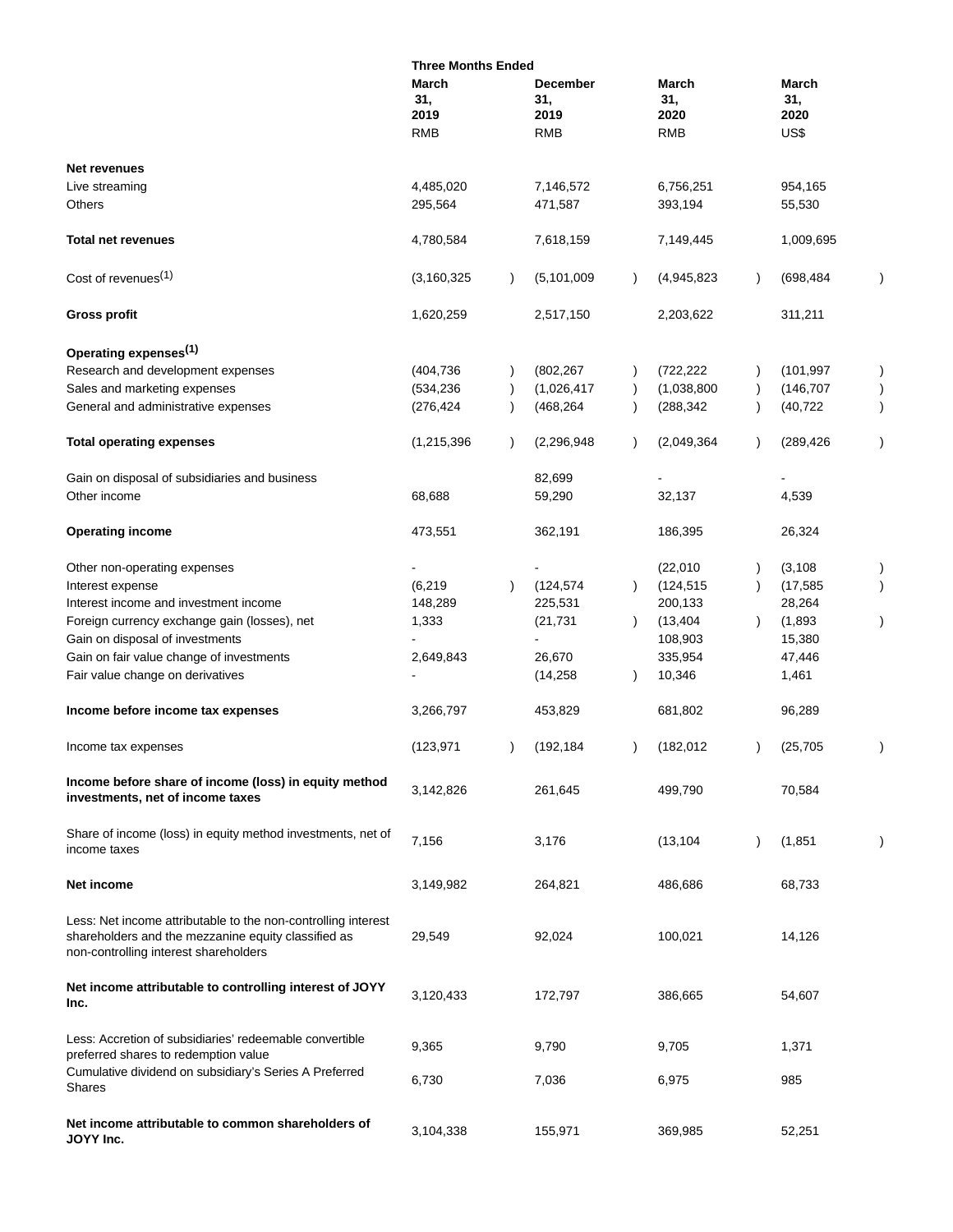## **JOYY INC. UNAUDITED CONDENSED CONSOLIDATED STATEMENTS OF OPERATIONS (CONTINUED)** (All amounts in thousands, except share, ADS and per ADS data)

|                                                                          | <b>Three Months Ended</b>   |                                |                             |                             |  |  |  |  |
|--------------------------------------------------------------------------|-----------------------------|--------------------------------|-----------------------------|-----------------------------|--|--|--|--|
|                                                                          | <b>March</b><br>31,<br>2019 | <b>December</b><br>31,<br>2019 | <b>March</b><br>31,<br>2020 | <b>March</b><br>31,<br>2020 |  |  |  |  |
|                                                                          | <b>RMB</b>                  | <b>RMB</b>                     | <b>RMB</b>                  | US\$                        |  |  |  |  |
| Net income per ADS                                                       |                             |                                |                             |                             |  |  |  |  |
| -Basic                                                                   | 44.93                       | 1.95                           | 4.63                        | 0.65                        |  |  |  |  |
| -Diluted                                                                 | 44.55                       | 1.87                           | 4.49                        | 0.63                        |  |  |  |  |
| Weighted average number of ADS used in calculating net<br>income per ADS |                             |                                |                             |                             |  |  |  |  |
| $-$ Basic                                                                | 69,097,090                  | 79,917,791                     | 79,980,844                  | 79,980,844                  |  |  |  |  |
| -Diluted                                                                 | 69,640,885                  | 81,102,544                     | 81,410,241                  | 81,410,241                  |  |  |  |  |

(1) Live streaming revenues by geographical areas were as follows:

|            |            | <b>Three Months Ended</b> |            |         |  |  |  |  |
|------------|------------|---------------------------|------------|---------|--|--|--|--|
|            | March      | <b>December</b>           | March      | March   |  |  |  |  |
|            | 31,        | 31                        | 31,        | 31,     |  |  |  |  |
|            | 2019       | 2019                      | 2020       | 2020    |  |  |  |  |
|            | <b>RMB</b> | <b>RMB</b>                | <b>RMB</b> | US\$    |  |  |  |  |
| <b>PRC</b> | 4,189,410  | 5,701,605                 | 5,051,165  | 713,361 |  |  |  |  |
| Non-PRC    | 295,610    | 1,444,967                 | 1,705,086  | 240,804 |  |  |  |  |

(2) Share-based compensation was allocated in cost of revenues and operating expenses as follows:

|                                     | <b>Three Months Ended</b>          |                                             |                                    |                                     |  |  |
|-------------------------------------|------------------------------------|---------------------------------------------|------------------------------------|-------------------------------------|--|--|
|                                     | March<br>31,<br>2019<br><b>RMB</b> | <b>December</b><br>31<br>2019<br><b>RMB</b> | March<br>31,<br>2020<br><b>RMB</b> | <b>March</b><br>31,<br>2020<br>US\$ |  |  |
| Cost of revenues                    | 14.309                             | 30,733                                      | 26.529                             | 3,747                               |  |  |
| Research and development expenses   | 70,607                             | 145,887                                     | 124,323                            | 17,558                              |  |  |
| Sales and marketing expenses        | 1.976                              | 4.647                                       | 4.493                              | 635                                 |  |  |
| General and administrative expenses | 94,877                             | 73.195                                      | 85,252                             | 12,040                              |  |  |

**JOYY INC. RECONCILIATION OF GAAP AND NON-GAAP RESULTS** (All amounts in thousands, except share, ADS and per ADS data)

|                                                                 | <b>Three Months Ended</b> |                                |                          |                      |  |  |  |  |  |  |  |
|-----------------------------------------------------------------|---------------------------|--------------------------------|--------------------------|----------------------|--|--|--|--|--|--|--|
|                                                                 | March<br>31.<br>2019      | <b>December</b><br>31,<br>2019 | March<br>31.<br>2020     | March<br>31,<br>2020 |  |  |  |  |  |  |  |
|                                                                 | <b>RMB</b>                | <b>RMB</b>                     | <b>RMB</b>               | US\$                 |  |  |  |  |  |  |  |
| Operating income                                                | 473.551                   | 362,191                        | 186,395                  | 26,324               |  |  |  |  |  |  |  |
| Share-based compensation expenses                               | 181,769                   | 254,462                        | 240,597                  | 33,980               |  |  |  |  |  |  |  |
| Impairment of goodwill and investments                          |                           | 52,334                         | -                        |                      |  |  |  |  |  |  |  |
| Gain on disposal of subsidiaries and business                   |                           | (82, 699)                      | $\overline{\phantom{a}}$ |                      |  |  |  |  |  |  |  |
| Amortization of intangible assets from business<br>acquisitions | 62.000                    | 194.982                        | 186.189                  | 26.295               |  |  |  |  |  |  |  |
|                                                                 |                           |                                |                          |                      |  |  |  |  |  |  |  |
| Non-GAAP operating income                                       | 717.320                   | 781.270                        | 613,181                  | 86,599               |  |  |  |  |  |  |  |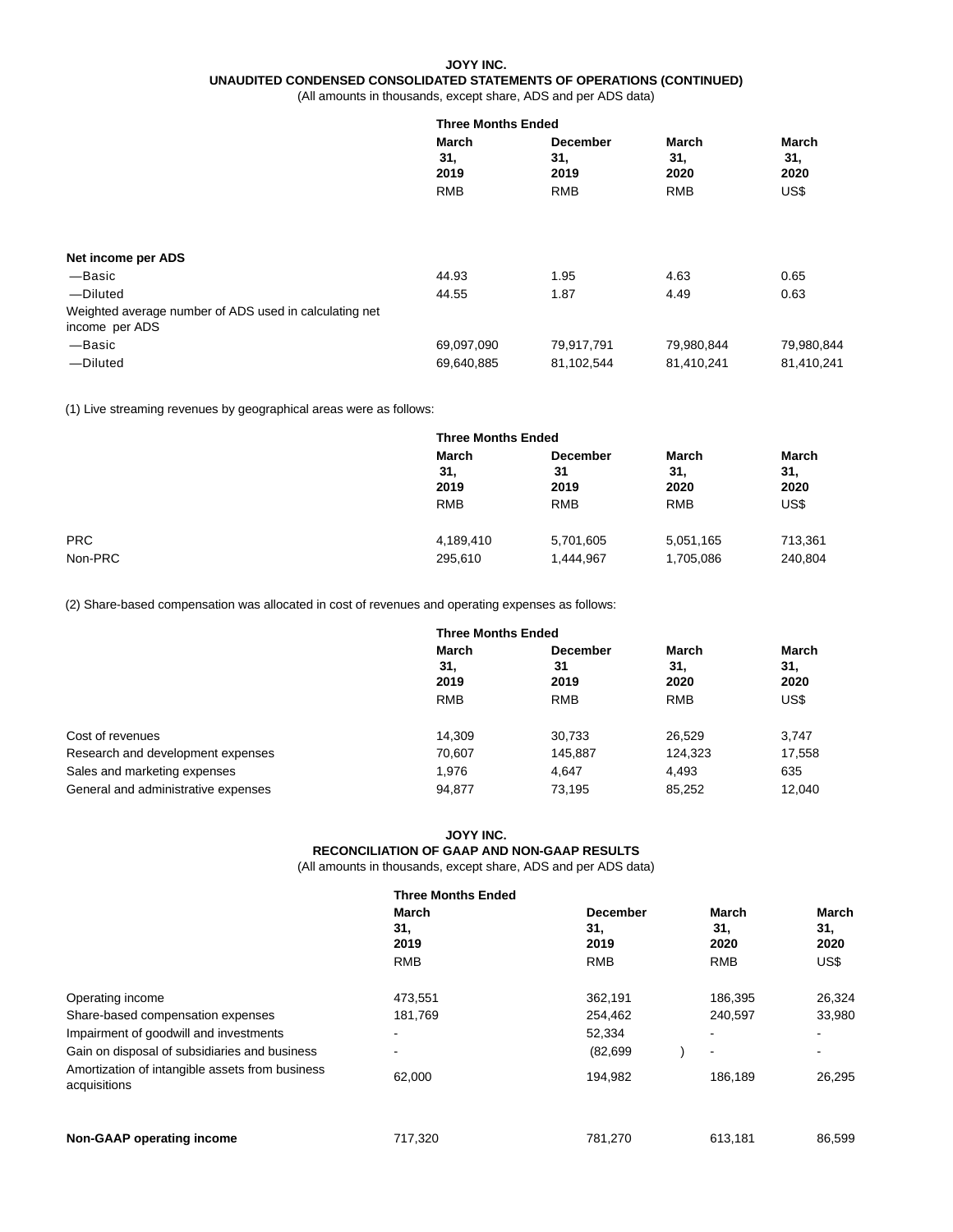| Net income<br>Share-based compensation expenses<br>Impairment of goodwill and investments<br>Gain on disposal of subsidiaries and business<br>Amortization of intangible assets from business | 3,149,982<br>181,769 |           | 264,821<br>254,462<br>52,334<br>(82, 699) | $\lambda$ | 486,686<br>240,597 |           | 68,733<br>33,980 |  |
|-----------------------------------------------------------------------------------------------------------------------------------------------------------------------------------------------|----------------------|-----------|-------------------------------------------|-----------|--------------------|-----------|------------------|--|
| acquisitions                                                                                                                                                                                  | 62,000               |           | 194,982                                   |           | 186,189            |           | 26,295           |  |
| Gain on disposal of investments                                                                                                                                                               |                      |           |                                           |           | (108, 903)         |           | (15, 380)        |  |
| Gain on fair value change of investments <sup>(1)</sup>                                                                                                                                       | (2,649,843)          | $\lambda$ | (26, 670)                                 |           | (335, 954)         |           | (47, 446)        |  |
| Reconciling items on the share of equity method<br>investments <sup>(1)</sup>                                                                                                                 | (5, 495)             |           | 2,060                                     |           | 2,433              |           | 344              |  |
| Fair value change on derivatives                                                                                                                                                              |                      |           | 14,258                                    |           | (10, 346)          |           | (1,461)          |  |
| Interest expenses related to the convertible bonds'<br>amortization to face value                                                                                                             |                      |           | 102,510                                   |           | 102,242            |           | 14,439           |  |
| Income tax effects on non-GAAP adjustments                                                                                                                                                    | (16,996)             |           | (30, 889)                                 |           | 21,095             |           | 2,979            |  |
| Non-GAAP net income                                                                                                                                                                           | 721,417              |           | 745,169                                   |           | 584,039            |           | 82,483           |  |
| Net income attributable to common shareholders of<br>JOYY Inc.                                                                                                                                | 3,104,338            |           | 155,971                                   |           | 369,985            |           | 52,251           |  |
| Share-based compensation expenses                                                                                                                                                             | 181,769              |           | 254,462                                   |           | 240,597            |           | 33,980           |  |
| Impairment of goodwill and investments                                                                                                                                                        |                      |           | 52,334                                    |           |                    |           |                  |  |
| Gain on disposal of subsidiaries and business                                                                                                                                                 |                      |           | (82, 699)                                 | ⟩         |                    |           |                  |  |
| Amortization of intangible assets from business<br>acquisitions                                                                                                                               | 62,000               |           | 194,982                                   |           | 186,189            |           | 26,295           |  |
| Gain on disposal of investments                                                                                                                                                               |                      |           |                                           |           | (108, 903)         |           | (15, 380)        |  |
| Gain on fair value change of investments                                                                                                                                                      | (2,649,843)          |           | (26, 670)                                 | $\lambda$ | (335, 954)         |           | (47, 446)        |  |
| Reconciling items on the share of equity method<br>investments                                                                                                                                | (5, 495)             |           | 2,060                                     |           | 2,433              |           | 344              |  |
| Fair value change on derivatives                                                                                                                                                              |                      |           | 14,258                                    |           | (10, 346)          | $\lambda$ | (1,461)          |  |
| Interest expenses related to the convertible bonds'<br>amortization to face value                                                                                                             |                      |           | 102,510                                   |           | 102,242            |           | 14,439           |  |
| Accretion, cumulative dividend and deemed dividend to<br>subsidiaries' preferred shareholders                                                                                                 | 16,095               |           | 16,826                                    |           | 16,680             |           | 2,356            |  |
| Income tax effects on non-GAAP adjustments                                                                                                                                                    | (16, 996)            |           | (30, 889)                                 | $\lambda$ | 21,095             |           | 2,979            |  |
| Non-GAAP adjustments for net loss (gain) attributable to<br>the non-controlling interest shareholders                                                                                         | (38, 346)            |           | (52, 381)                                 |           | (55, 108)          |           | (7,783)          |  |
| Non-GAAP net income attributable to controlling<br>interest and common shareholders of JOYY Inc                                                                                               | 653,522              |           | 600,764                                   |           | 428,910            |           | 60,574           |  |
| Non-GAAP net income per ADS                                                                                                                                                                   |                      |           |                                           |           |                    |           |                  |  |
| -Basic                                                                                                                                                                                        | 9.46                 |           | 7.52                                      |           | 5.36               |           | 0.76             |  |
| -Diluted                                                                                                                                                                                      | 9.32                 |           | 6.70                                      |           | 4.80               |           | 0.68             |  |
| Weighted average number of ADS used in calculating<br>Non-GAAP net income per ADS                                                                                                             |                      |           |                                           |           |                    |           |                  |  |
| -Basic                                                                                                                                                                                        | 69,097,090           |           | 79,917,791                                |           | 79,980,844         |           | 79,980,844       |  |
| -Diluted                                                                                                                                                                                      | 69,640,885           |           | 91,529,644                                |           | 91,837,341         |           | 91,837,341       |  |

(1) Gain (loss) on fair value change of equity investees' investments was reclassified to the Reconciling items on the share of equity method investments from Gain on fair value change of investments.

**JOYY INC. UNAUDITED SEGMENT REPORT** (All amounts in thousands, except share, ADS and per ADS data)

**Three Months Ended March 31, 2020**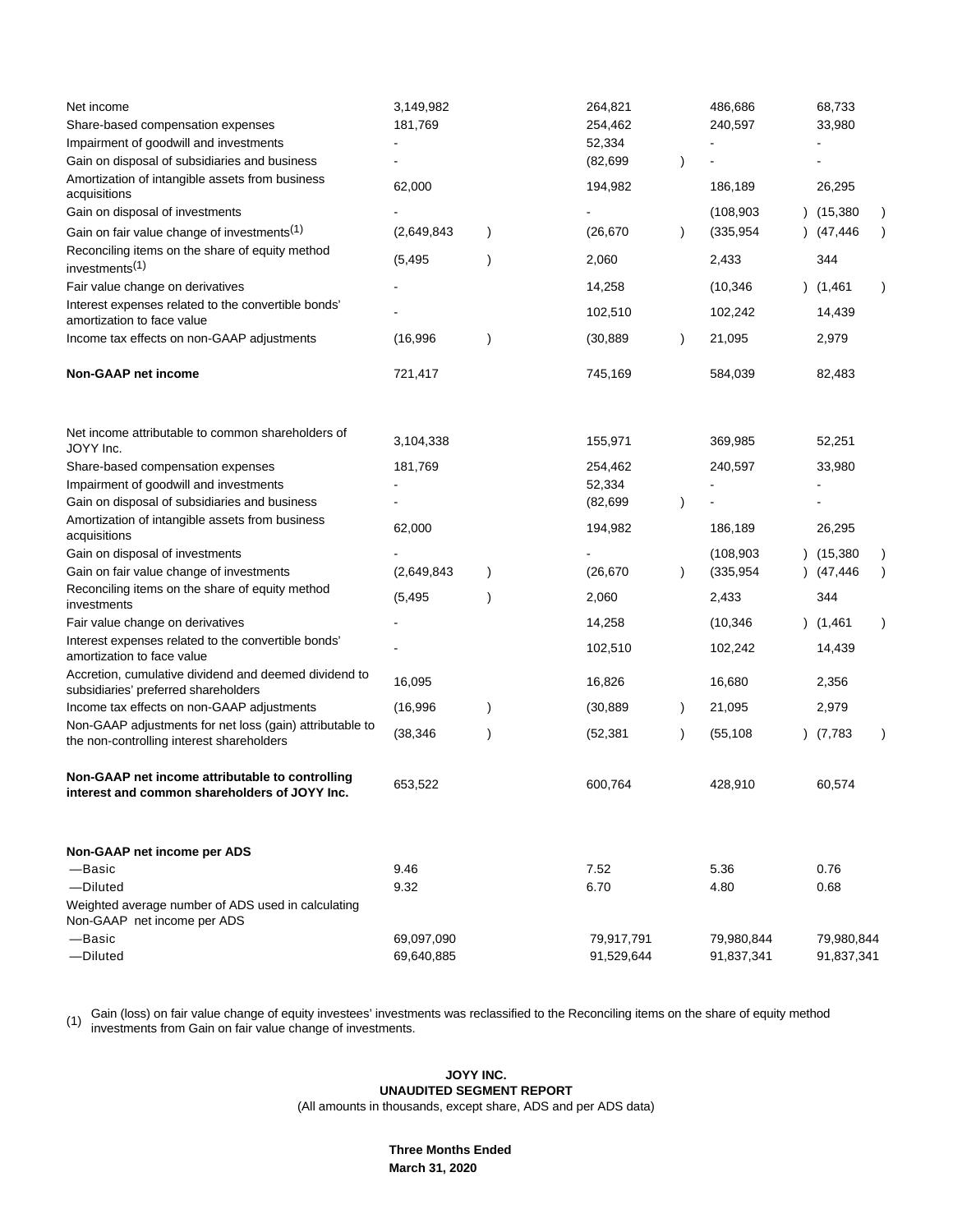|                                                                                         | YY<br><b>RMB</b> | Huya<br><b>RMB</b> | <b>Bigo</b><br><b>RMB</b> |            | Elimination <sup>(1)</sup><br><b>RMB</b> | <b>Total</b><br><b>RMB</b> | <b>Total</b><br>US\$ |               |
|-----------------------------------------------------------------------------------------|------------------|--------------------|---------------------------|------------|------------------------------------------|----------------------------|----------------------|---------------|
| Net revenues                                                                            |                  |                    |                           |            |                                          |                            |                      |               |
| Live streaming                                                                          | 2,509,431        | 2,274,490          | 1,972,330                 |            |                                          | 6,756,251                  | 954,165              |               |
| <b>Others</b>                                                                           | 121,141          | 137,458            | 134,595                   |            |                                          | 393,194                    | 55,530               |               |
| <b>Total net revenues</b>                                                               | 2,630,572        | 2,411,948          | 2,106,925                 |            |                                          | 7,149,445                  | 1,009,695            |               |
| Cost of revenues <sup>(2)</sup>                                                         | (1,540,085)      | (1,937,145)        | $(1,468,593) -$           |            |                                          | (4,945,823)                | (698,484)            |               |
| Gross profit                                                                            | 1,090,487        | 474,803            | 638,332                   |            |                                          | 2,203,622                  | 311,211              |               |
| Operating expenses <sup>(2)</sup>                                                       |                  |                    |                           |            |                                          |                            |                      |               |
| Research and development expenses                                                       | (269, 811)       | (156, 058)         | (296, 353)                | $\sim$ $-$ |                                          | (722, 222)                 | (101, 997)           | $\lambda$     |
| Sales and marketing expenses                                                            | (258, 994)       | (106, 536)         | (673, 270)                |            |                                          | (1,038,800)                | (146, 707)           |               |
| General and administrative expenses                                                     | (114, 940)       | (90, 206)          | (83, 196)                 |            |                                          | (288, 342)                 | (40, 722)            | $\lambda$     |
| <b>Total operating expenses</b>                                                         | (643, 745)       | (352, 800)         | $(1,052,819) -$           |            |                                          | (2,049,364)                | (289, 426)           |               |
| Other income                                                                            | 14,710           | 11,327             | 6,100                     |            |                                          | 32,137                     | 4,539                |               |
| <b>Operating income (loss)</b>                                                          | 461,452          | 133,330            | (408,387                  | $\sim$     |                                          | 186,395                    | 26,324               |               |
| Other non-operating expenses                                                            | (10,000)         | (10,010)           | (2,000)                   |            | $\sim$                                   | (22,010)                   | (3, 108)             | $\lambda$     |
| Interest expenses                                                                       | (122, 238)       |                    | (16,050)                  |            | ) 13,773                                 | (124, 515)<br>$\lambda$    | (17, 585)            | $\mathcal{L}$ |
| Interest income and investment income                                                   | 127,592          | 85,740             | 574                       |            | (13, 773)<br>$\lambda$                   | 200,133                    | 28,264               |               |
| Foreign currency exchange losses, net                                                   | (5, 436)         | (1, 425)           | (6, 543)                  | $\lambda$  | $\tilde{\phantom{a}}$                    | (13, 404)                  | (1,893)              | $\mathcal{C}$ |
| Fair value change on derivatives                                                        | 10,346           |                    |                           |            |                                          | 10,346                     | 1,461                |               |
| Gain on disposal of investments                                                         | 108,903          |                    |                           |            |                                          | 108,903                    | 15,380               |               |
| Gain on fair value change of investments                                                | 333,794          | 2,160              |                           |            |                                          | 335,954                    | 47,446               |               |
| Income (loss) before income tax expenses                                                | 904,413          | 209,795            | (432,406                  | $\sim$     |                                          | 681,802                    | 96,289               |               |
| Income tax (expenses) benefits                                                          | (163, 393)       | (37, 556)          | 18,937                    |            |                                          | (182, 012)                 | (25, 705)            |               |
| Income (loss) before share of loss in equity method<br>investments, net of income taxes | 741,020          | 172,239            | (413, 469)                | $\sim$     |                                          | 499,790                    | 70,584               |               |
| Share of loss in equity method investments, net of<br>income taxes                      | (12,091)         | (1,013)            | $) -$                     |            |                                          | (13, 104)                  | (1,851)              | $\lambda$     |
| Net income (loss)                                                                       | 728,929          | 171,226            | (413, 469)                |            | $\sim$                                   | 486,686                    | 68,733               |               |

(1) The elimination mainly consists of interest income and interest expenses generated from the loan between YY and Bigo segments.

(2) Share-based compensation was allocated in cost of revenues and operating expenses as follows:

# **Three Months Ended March 31, 2020**

|                                     | YY<br><b>RMB</b> | Huya<br><b>RMB</b> | <b>Bigo</b><br><b>RMB</b> | Total<br><b>RMB</b> | Total<br>US\$ |
|-------------------------------------|------------------|--------------------|---------------------------|---------------------|---------------|
| Cost of revenues                    | 2.732            | 14.880             | 8.917                     | 26.529              | 3.747         |
| Research and development expenses   | 20.398           | 36.323             | 67.602                    | 124.323             | 17,558        |
| Sales and marketing expenses        | 793              | 2.578              | 1.122                     | 4.493               | 635           |
| General and administrative expenses | 36.768           | 40.050             | 8.434                     | 85.252              | 12.040        |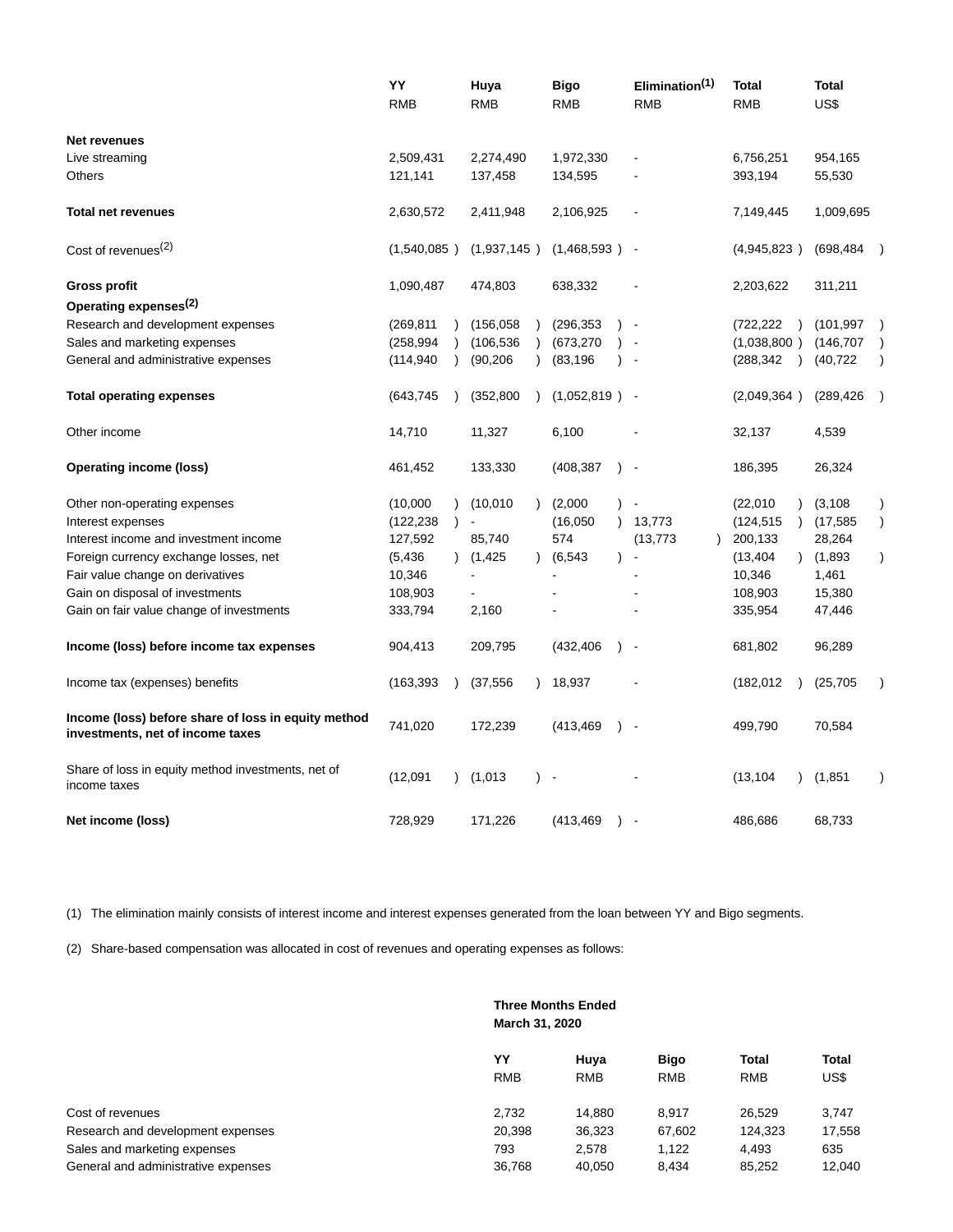# **JOYY INC.**

**RECONCILIATION OF GAAP AND NON-GAAP RESULTS OF UNAUDITED SEGMENT REPORT**

(All amounts in thousands, except share, ADS and per ADS data)

|                                                                                                                                                                                                                                                                                                                                                                                                                                             | <b>Three Months Ended</b><br>March 31, 2020                                              |  |                                                                                             |  |                                                                          |  |                                                                                                      |                                                                                           |  |
|---------------------------------------------------------------------------------------------------------------------------------------------------------------------------------------------------------------------------------------------------------------------------------------------------------------------------------------------------------------------------------------------------------------------------------------------|------------------------------------------------------------------------------------------|--|---------------------------------------------------------------------------------------------|--|--------------------------------------------------------------------------|--|------------------------------------------------------------------------------------------------------|-------------------------------------------------------------------------------------------|--|
|                                                                                                                                                                                                                                                                                                                                                                                                                                             | YY<br><b>RMB</b>                                                                         |  | Huya<br><b>RMB</b>                                                                          |  | <b>Bigo</b><br><b>RMB</b>                                                |  | <b>Total</b><br><b>RMB</b>                                                                           | <b>Total</b><br>US\$                                                                      |  |
| Operating income (loss)<br>Share-based compensation expenses<br>Amortization of intangible assets from business acquisitions                                                                                                                                                                                                                                                                                                                | 461,452<br>60,691                                                                        |  | 133,330<br>93,831                                                                           |  | (408, 387)<br>86,075<br>186,189                                          |  | 186,395<br>240,597<br>186,189                                                                        | 26,324<br>33,980<br>26,295                                                                |  |
| Non-GAAP operating income (loss)                                                                                                                                                                                                                                                                                                                                                                                                            | 522,143                                                                                  |  | 227,161                                                                                     |  | (136, 123)                                                               |  | 613,181                                                                                              | 86,599                                                                                    |  |
| Net income (loss)<br>Share-based compensation expenses<br>Amortization of intangible assets from business acquisitions<br>Gain on disposal of investments<br>Gain on fair value change of investments<br>Reconciling items on the share of equity method investments<br>Fair value change on derivatives<br>Interest expenses related to the convertible bonds' amortization to face<br>value<br>Income tax effects on non-GAAP adjustments | 728,929<br>60,691<br>(108, 903)<br>(333, 794)<br>2,433<br>(10, 346)<br>102,242<br>44,747 |  | 171,226<br>93,831<br>$\overline{\phantom{a}}$<br>(2,160)<br>$\sim$<br>$\blacksquare$<br>540 |  | (413, 469)<br>86,075<br>186,189<br>$\overline{\phantom{a}}$<br>(24, 192) |  | 486,686<br>240,597<br>186,189<br>(108, 903)<br>(335, 954)<br>2,433<br>(10, 346)<br>102,242<br>21,095 | 68,733<br>33,980<br>26,295<br>(15, 380)<br>(47, 446)<br>344<br>(1,461)<br>14,439<br>2,979 |  |
| Non-GAAP net income (loss)                                                                                                                                                                                                                                                                                                                                                                                                                  | 485,999                                                                                  |  | 263,437                                                                                     |  | (165, 397)                                                               |  | 584,039                                                                                              | 82,483                                                                                    |  |

# **JOYY INC. UNAUDITED SEGMENT REPORT**

(All amounts in thousands, except share, ADS and per ADS data)

# **Three Months Ended December 31, 2019**

|                                               | YY <sup>(1)</sup><br><b>RMB</b> | Huya<br><b>RMB</b> | <b>Bigo</b><br><b>RMB</b> | Elimination <sup>(2)</sup><br><b>RMB</b> | <b>Total</b><br><b>RMB</b> | Total<br>US\$ |
|-----------------------------------------------|---------------------------------|--------------------|---------------------------|------------------------------------------|----------------------------|---------------|
| Net revenues                                  |                                 |                    |                           |                                          |                            |               |
| Live streaming                                | 3,161,700                       | 2,346,141          | 1,638,731                 |                                          | 7,146,572                  | 1,026,541     |
| Others                                        | 184,708                         | 121,329            | 165,550                   |                                          | 471,587                    | 67,739        |
| <b>Total net revenues</b>                     | 3,346,408                       | 2,467,470          | 1,804,281                 | $\blacksquare$                           | 7,618,159                  | 1,094,280     |
| Cost of revenues <sup>(3)</sup>               | (1,842,255)                     | (2,000,909)        | $(1,257,845) -$           |                                          | (5, 101, 009)              | (732,714)     |
| <b>Gross profit</b>                           | 1,504,153                       | 466,561            | 546,436                   |                                          | 2,517,150                  | 361,566       |
| Operating expenses <sup>(3)</sup>             |                                 |                    |                           |                                          |                            |               |
| Research and development expenses             | (321,240                        | (178, 290)         | (302, 737)                | $\overline{\phantom{a}}$                 | (802, 267)                 | (115, 238)    |
| Sales and marketing expenses                  | (299,985                        | (118, 324)         | (608, 108)                | $\overline{\phantom{a}}$                 | (1,026,417)                | (147, 436)    |
| General and administrative expenses           | (245, 533)                      | (96, 367)          | (126, 364)                | $\sim$ $-$                               | (468, 264)                 | (67, 262)     |
| <b>Total operating expenses</b>               | (866,758)                       | (392, 981)         | $(1,037,209) -$           |                                          | (2, 296, 948)              | (329, 936)    |
| Gain on disposal of subsidiaries and business | 82,699                          |                    |                           |                                          | 82,699                     | 11,879        |
| Other income                                  | 29,929                          | 28,046             | 1,315                     |                                          | 59,290                     | 8,516         |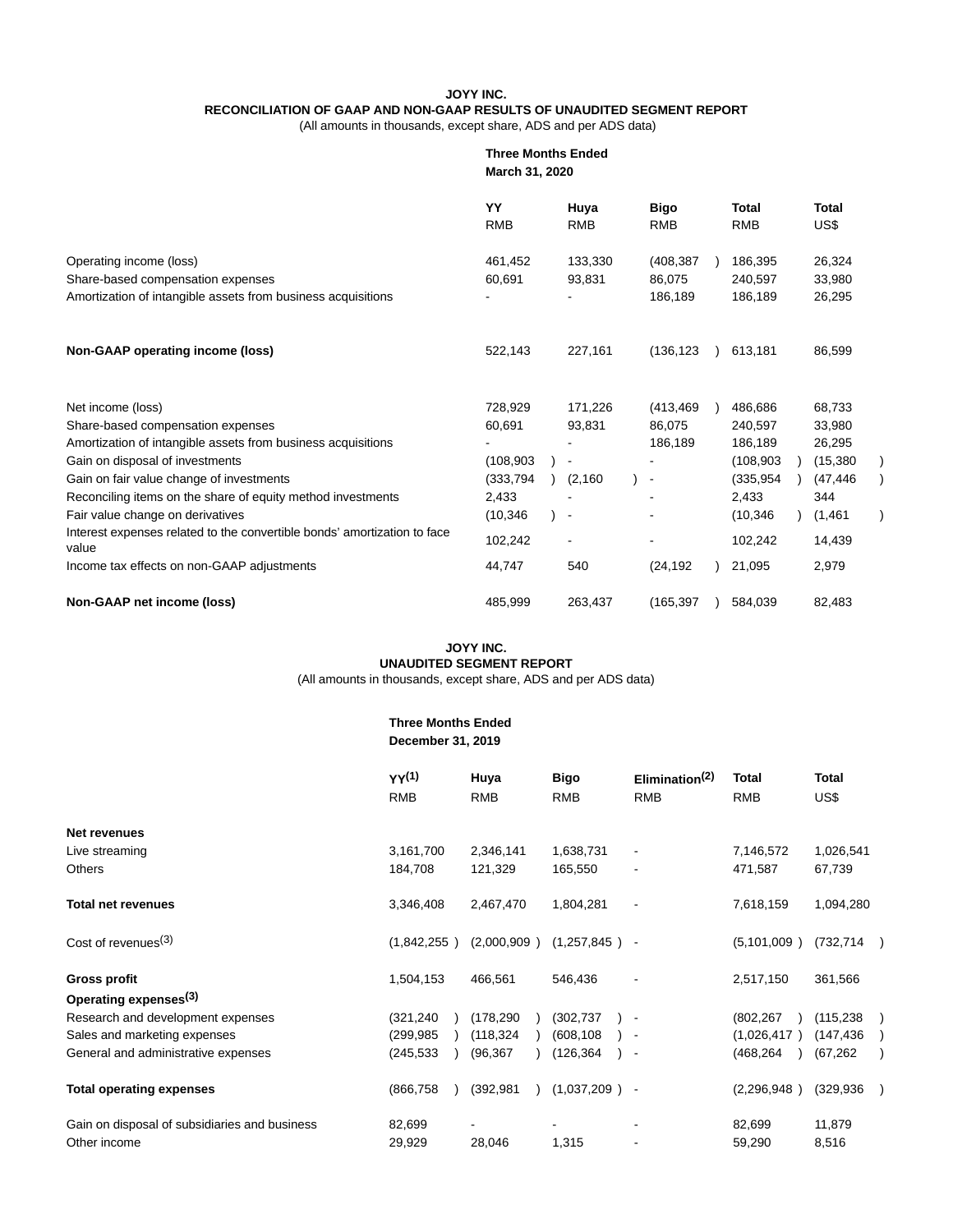| <b>Operating income (loss)</b>                                                                   | 750,023    | 101,626                  | (489,458)                | $\overline{\phantom{a}}$ | 362,191    | 52,025    |  |
|--------------------------------------------------------------------------------------------------|------------|--------------------------|--------------------------|--------------------------|------------|-----------|--|
| Interest expenses                                                                                | (123,570   |                          | (15, 282)                | 14,278                   | (124, 574) | (17, 894) |  |
| Interest income and investment income                                                            | 150,749    | 88,346                   | 714                      | (14, 278)                | 225,531    | 32,396    |  |
| Foreign currency exchange (losses) gains, net                                                    | (2,221)    | 99                       | (19,609)                 | $\overline{\phantom{a}}$ | (21, 731)  | (3, 121)  |  |
| Fair value change on derivatives                                                                 | (14, 258)  | $\overline{\phantom{a}}$ |                          |                          | (14, 258)  | (2,048)   |  |
| Gain on fair value change of investments                                                         | 26,670     |                          |                          |                          | 26,670     | 3,831     |  |
| Income (loss) before income tax expenses                                                         | 787,393    | 190,071                  | (523, 635)               | $\overline{\phantom{a}}$ | 453,829    | 65,189    |  |
| Income tax (expenses) benefits                                                                   | (170, 114) | (27, 599)                | 5,529                    |                          | (192, 184) | (27, 606) |  |
| Income (loss) before share of income (loss) in equity<br>method investments, net of income taxes | 617,279    | 162,472                  | (518, 106)               | $\sim$                   | 261,645    | 37,583    |  |
| Share of income (loss) in equity method investments, net<br>of income taxes                      | 5.978      | (2,802)                  | $\overline{\phantom{a}}$ |                          | 3,176      | 456       |  |
| Net income (loss)                                                                                | 623,257    | 159,670                  | (518, 106)               |                          | 264,821    | 38,039    |  |

(1) In 2019 the segment of "YY Live" was renamed as "YY".

(2) The elimination mainly consists of interest income and interest expenses generated from the loan between YY and Bigo segments.

(3) Share-based compensation was allocated in cost of revenues and operating expenses as follows:

| Three Months Ended |  |
|--------------------|--|
| December 31, 2019  |  |

|                                     | YΥ<br><b>RMB</b> | Huya<br><b>RMB</b> | <b>Bigo</b><br><b>RMB</b> | Total<br><b>RMB</b> | Total<br>US\$ |
|-------------------------------------|------------------|--------------------|---------------------------|---------------------|---------------|
| Cost of revenues                    | 7.189            | 14.806             | 8.738                     | 30.733              | 4.415         |
| Research and development expenses   | 38.211           | 36.369             | 71.307                    | 145.887             | 20,955        |
| Sales and marketing expenses        | 917              | 2.640              | 1.090                     | 4.647               | 667           |
| General and administrative expenses | 35.433           | 28.370             | 9.392                     | 73.195              | 10.514        |

## **JOYY INC.**

# **RECONCILIATION OF GAAP AND NON-GAAP RESULTS OF UNAUDITED SEGMENT REPORT**

(All amounts in thousands, except share, ADS and per ADS data)

|                                                                                                                                                                                                                         | <b>Three Months Ended</b><br>December 31, 2019 |                                                                           |                                    |                                                      |                                                |
|-------------------------------------------------------------------------------------------------------------------------------------------------------------------------------------------------------------------------|------------------------------------------------|---------------------------------------------------------------------------|------------------------------------|------------------------------------------------------|------------------------------------------------|
|                                                                                                                                                                                                                         | YY<br><b>RMB</b>                               | Huya<br><b>RMB</b>                                                        | <b>Bigo</b><br><b>RMB</b>          | <b>Total</b><br><b>RMB</b>                           | <b>Total</b><br>US\$                           |
| Operating income (loss)<br>Share-based compensation expenses<br>Impairment of goodwill and investments<br>Gain on disposal of subsidiaries and business<br>Amortization of intangible assets from business acquisitions | 750,023<br>81,750<br>52,334<br>(82, 699)       | 101,626<br>82,185<br>$\overline{\phantom{a}}$<br>$\overline{\phantom{a}}$ | (489,458)<br>90,527<br>194,982     | 362,191<br>254,462<br>52,334<br>(82, 699)<br>194,982 | 52,025<br>36,551<br>7,517<br>(11,879<br>28,007 |
| Non-GAAP operating income (loss)<br>Net income (loss)<br>Share-based compensation expenses<br>Impairment of goodwill and investments                                                                                    | 801,408<br>623,257<br>81,750<br>52,334         | 183,811<br>159,670<br>82,185                                              | (203, 949)<br>(518, 106)<br>90,527 | 781,270<br>264,821<br>254,462<br>52,334              | 112,221<br>38,039<br>36,551<br>7,517           |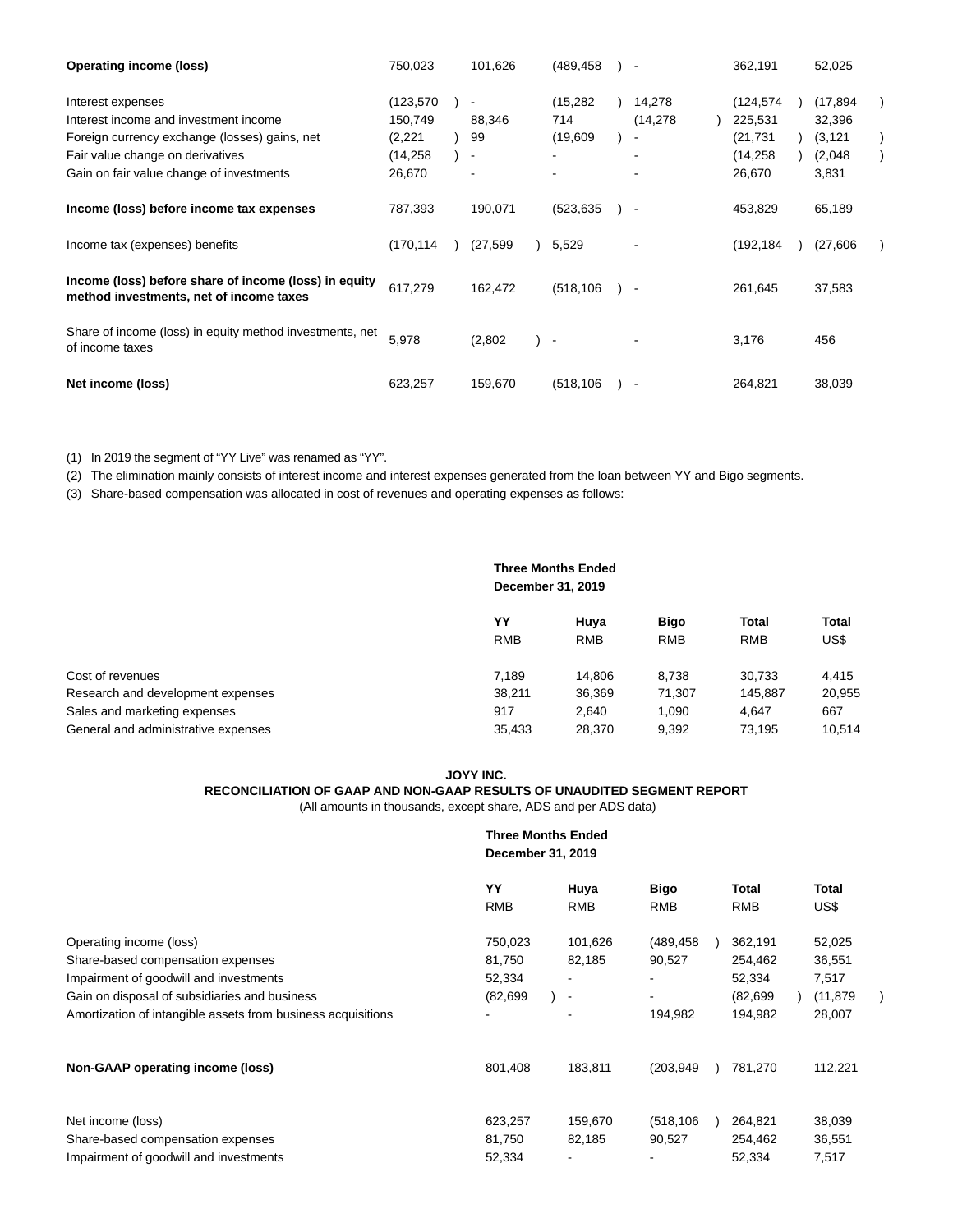| 776.035   | 241.855                  | (272.721 | 745.169   | 107,036 |  |
|-----------|--------------------------|----------|-----------|---------|--|
| 9.235     |                          | (40.124) | (30.889)  | (4,437  |  |
| 102.510   | -                        |          | 102.510   | 14.725  |  |
| 14.258    |                          |          | 14.258    | 2,048   |  |
| 2.060     |                          |          | 2.060     | 296     |  |
| (26, 670) | $\overline{\phantom{a}}$ | ۰        | (26, 670) | (3,831) |  |
|           |                          | 194.982  | 194.982   | 28,007  |  |
| (82.699)  | $\,$                     | -        | (82.699)  | (11,879 |  |
|           |                          |          |           |         |  |

# **JOYY INC. UNAUDITED SEGMENT REPORT**

(All amounts in thousands, except share, ADS and per ADS data)

# **Three Months Ended March 31, 2019**

|                                                                                           | YY <sup>(1)</sup><br><b>RMB</b> |  | Huya<br><b>RMB</b>  |               |                   |  |               |                      | Bigo <sup>(2)</sup><br><b>RMB</b> |           | Elimination <sup>(3)</sup><br><b>RMB</b> | Total<br><b>RMB</b> | <b>Total</b><br>US\$ |  |
|-------------------------------------------------------------------------------------------|---------------------------------|--|---------------------|---------------|-------------------|--|---------------|----------------------|-----------------------------------|-----------|------------------------------------------|---------------------|----------------------|--|
| <b>Net revenues</b>                                                                       |                                 |  |                     |               |                   |  |               |                      |                                   |           |                                          |                     |                      |  |
| Live streaming<br>Others                                                                  | 2,566,523<br>186,733            |  | 1,552,482<br>78,996 |               | 366,015<br>29,835 |  |               | 4,485,020<br>295,564 | 668,289<br>44,040                 |           |                                          |                     |                      |  |
| <b>Total net revenues</b>                                                                 | 2,753,256                       |  | 1,631,478           |               |                   |  | 395,850       |                      |                                   | 4,780,584 | 712,329                                  |                     |                      |  |
| Cost of revenues <sup>(4)</sup>                                                           | (1,548,046)                     |  | (1,358,105)         |               | (254, 174)        |  | $\sim$        | (3,160,325)          | (470, 903)                        |           |                                          |                     |                      |  |
| <b>Gross profit</b><br>Operating expenses <sup>(4)</sup>                                  | 1,205,210                       |  | 273,373             |               | 141,676           |  |               | 1,620,259            | 241,426                           |           |                                          |                     |                      |  |
|                                                                                           |                                 |  |                     |               |                   |  |               |                      |                                   |           |                                          |                     |                      |  |
| Research and development expenses                                                         | (235, 502)                      |  | (90, 044)           |               | (79, 190)         |  | $\sim$ $\sim$ | (404,736)            | (60, 308)                         | $\lambda$ |                                          |                     |                      |  |
| Sales and marketing expenses                                                              | (266, 317)                      |  | (78, 164)           |               | (189, 755)        |  |               | (534, 236)           | (79, 604)                         |           |                                          |                     |                      |  |
| General and administrative expenses                                                       | (163, 364)                      |  | (85, 811)           | $\lambda$     | (27, 249)         |  | $\sim$        | (276, 424)           | (41, 188)                         | $\lambda$ |                                          |                     |                      |  |
| <b>Total operating expenses</b>                                                           | (665, 183)                      |  | (254, 019)          | $\lambda$     | (296, 194)        |  | $\sim$        | (1,215,396)          | (181, 100)                        |           |                                          |                     |                      |  |
| Other income                                                                              | 58,066                          |  | 8,864               |               | 1,758             |  |               | 68,688               | 10,235                            |           |                                          |                     |                      |  |
| <b>Operating income (loss)</b>                                                            | 598,093                         |  | 28,218              |               | (152, 760)        |  | $\sim$        | 473,551              | 70,561                            |           |                                          |                     |                      |  |
| Interest expenses                                                                         | (6, 219)                        |  |                     |               | (1, 395)          |  | 1,395         | (6, 219)             | (927)                             |           |                                          |                     |                      |  |
| Interest income and investment income                                                     | 94,745                          |  | 54,585              |               | 354               |  | (1, 395)      | 148,289              | 22,096                            |           |                                          |                     |                      |  |
|                                                                                           | (965)                           |  | (374)               | $\mathcal{L}$ | 2,672             |  |               | 1,333                | 199                               |           |                                          |                     |                      |  |
| Foreign currency exchange (losses) gain, net                                              |                                 |  |                     |               |                   |  |               |                      |                                   |           |                                          |                     |                      |  |
| Gain on fair value change of investments                                                  | 2,649,843                       |  |                     |               |                   |  |               | 2,649,843            | 394,839                           |           |                                          |                     |                      |  |
| Income (loss) before income tax expenses                                                  | 3,335,497                       |  | 82,429              |               | (151, 129)        |  | $\sim$        | 3,266,797            | 486,768                           |           |                                          |                     |                      |  |
| Income tax (expenses) benefits                                                            | (110, 380)                      |  | (18,968)            | $\lambda$     | 5,377             |  |               | (123, 971)           | (18, 472)                         |           |                                          |                     |                      |  |
| Income before share of (loss) income in equity<br>method investments, net of income taxes | 3,225,117                       |  | 63,461              |               | (145, 752)        |  | $) -$         | 3,142,826            | 468,296                           |           |                                          |                     |                      |  |
| Share of income (loss) in equity method investments, net<br>of income taxes               | 7,157                           |  | (1)                 | $\lambda$     | $\blacksquare$    |  |               | 7,156                | 1,066                             |           |                                          |                     |                      |  |
| Net income (loss)                                                                         | 3.232.274                       |  | 63.460              |               | (145, 752)        |  |               | 3,149,982            | 469,362                           |           |                                          |                     |                      |  |